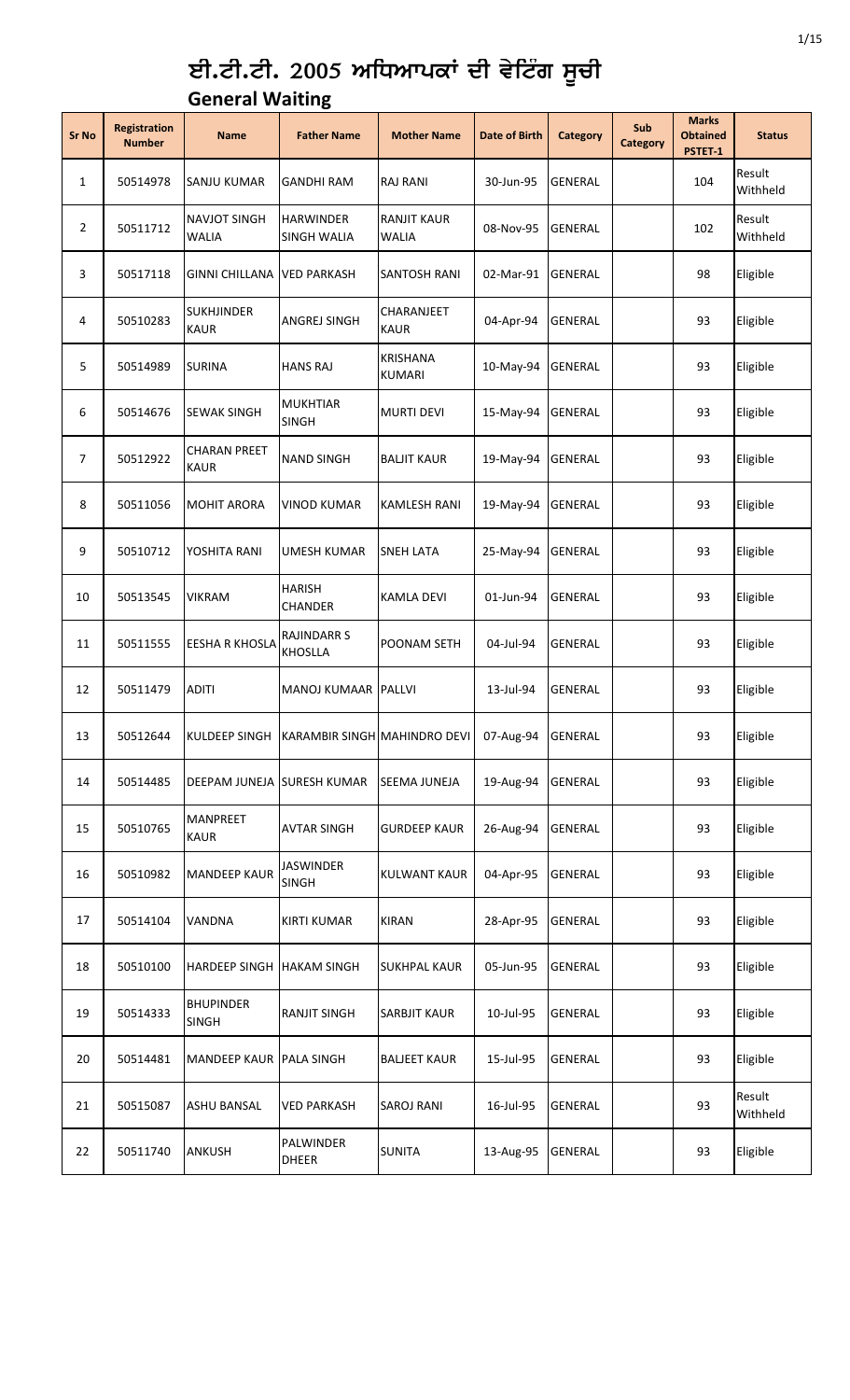| 23 | 50514959 | <b>RAHUL</b>                     | <b>ROSHAN LAL</b>                      | <b>KAMLA DEVI</b>                | 10-Oct-95 | <b>GENERAL</b> |  | 93 | Eligible           |  |  |
|----|----------|----------------------------------|----------------------------------------|----------------------------------|-----------|----------------|--|----|--------------------|--|--|
|    |          |                                  |                                        |                                  |           |                |  |    |                    |  |  |
| 24 | 50517370 | <b>CHANDER PAL</b>               | <b>KHET PAL</b>                        | <b>KAMLA DEVI</b>                | 24-Feb-96 | <b>GENERAL</b> |  | 93 | Eligible           |  |  |
| 25 |          |                                  |                                        | <b>COURT CASE</b>                |           |                |  |    |                    |  |  |
| 26 | 50511442 | <b>GURPREET KAUR NAIB SINGH</b>  |                                        | <b>RANI KAUR</b>                 | 25-Aug-97 | <b>GENERAL</b> |  | 93 | Eligible           |  |  |
| 27 |          |                                  |                                        | <b>COURT CASE</b>                |           |                |  |    |                    |  |  |
| 28 | 50512843 | <b>SUKHWANT</b><br><b>SINGH</b>  | PARMJEET SINGH MANJEET KAUR            |                                  | 05-Jun-77 | <b>GENERAL</b> |  | 92 | Result<br>Withheld |  |  |
| 29 | 50514022 | <b>DEEPAK RAI</b><br>GARG        | <b>SUBHASH</b><br><b>CHANDER</b>       | <b>RAM MURTI</b><br><b>DEVI</b>  | 26-Sep-77 | <b>GENERAL</b> |  | 92 | Result<br>Withheld |  |  |
| 30 | 50516471 | <b>HARISH MEHTA</b>              | <b>ISSER DASS</b><br><b>MEHTA</b>      | <b>SHANTI DEVI</b>               | 02-Jan-78 | <b>GENERAL</b> |  | 92 | Result<br>Withheld |  |  |
| 31 |          | <b>COURT CASE</b>                |                                        |                                  |           |                |  |    |                    |  |  |
| 32 |          |                                  |                                        | <b>COURT CASE</b>                |           |                |  |    |                    |  |  |
| 33 |          |                                  |                                        | <b>COURT CASE</b>                |           |                |  |    |                    |  |  |
| 34 |          |                                  |                                        | <b>COURT CASE</b>                |           |                |  |    |                    |  |  |
| 35 | 50510782 | <b>SAMUNDER</b><br><b>SINGH</b>  | PRITHVI RAM                            | SHINGARI DEVI                    | 02-Feb-79 | <b>GENERAL</b> |  | 92 | Eligible           |  |  |
| 36 | 50512422 | <b>HARJINDER</b><br><b>SINGH</b> | <b>MASAT SINGH</b>                     | <b>KARNAIL KAUR</b>              | 28-Feb-79 | <b>GENERAL</b> |  | 92 | Eligible           |  |  |
| 37 | 50514571 | <b>NEETU BALA</b>                | <b>SURINDER</b><br><b>KUMAR</b>        | DARSHANA RANI                    | 20-Mar-79 | <b>GENERAL</b> |  | 92 | Eligible           |  |  |
| 38 | 50516299 | <b>SEEMA SHARMA</b>              | <b>SURINDER</b><br><b>KUMAR SHARMA</b> | KAMLESH                          | 22-Mar-79 | <b>GENERAL</b> |  | 92 | Eligible           |  |  |
| 39 | 50514644 | <b>RANJIT KAUR</b>               | <b>GIRDHARI LAL</b>                    | RAJINDER KAUR                    | 04-Apr-79 | <b>GENERAL</b> |  | 92 | Eligible           |  |  |
| 40 | 50513012 | LAKHWINDER<br><b>SINGH</b>       | <b>DIDAR SINGH</b>                     | <b>SUKHCHAIN</b><br><b>KAUR</b>  | 05-Jun-79 | <b>GENERAL</b> |  | 92 | Eligible           |  |  |
| 41 | 50516814 | <b>SUMAN VARMA</b>               | <b>ASHOK KUMAR</b>                     | KAMLESH RANI                     | 02-Oct-79 | <b>GENERAL</b> |  | 92 | Eligible           |  |  |
| 42 | 50511182 | RAJVINDER<br><b>KAUR</b>         | KIRPAL SINGH                           | DALJEET KAUR                     | 09-Nov-79 | <b>GENERAL</b> |  | 92 | Eligible           |  |  |
| 43 | 50515053 | RAJNI BALA                       | <b>VED PARKASH</b>                     | NIRMAL KANTA                     | 01-Dec-79 | <b>GENERAL</b> |  | 92 | Eligible           |  |  |
| 44 | 50513008 | <b>JAGDEEP KAUR</b>              | <b>ARVINDER SINGH</b>                  | <b>PERVINDER</b><br><b>KAUR</b>  | 03-Dec-79 | <b>GENERAL</b> |  | 92 | Eligible           |  |  |
| 45 | 50514322 | RICHA KUKKAR                     | RAVINDER<br><b>KUMAR KUKKAR</b>        | <b>RAJ RANI</b>                  | 26-Dec-79 | <b>GENERAL</b> |  | 92 | Eligible           |  |  |
| 46 | 50510602 | <b>ANITA RANI</b>                | <b>TEK CHAND</b>                       | <b>SAROJ RANI</b>                | 19-Jan-80 | <b>GENERAL</b> |  | 92 | Eligible           |  |  |
| 47 | 50513106 | <b>GURMEET KAUR</b>              | <b>DAVINDER SINGH</b>                  | <b>NACHHATTAR</b><br><b>KAUR</b> | 10-Feb-80 | <b>GENERAL</b> |  | 92 | Eligible           |  |  |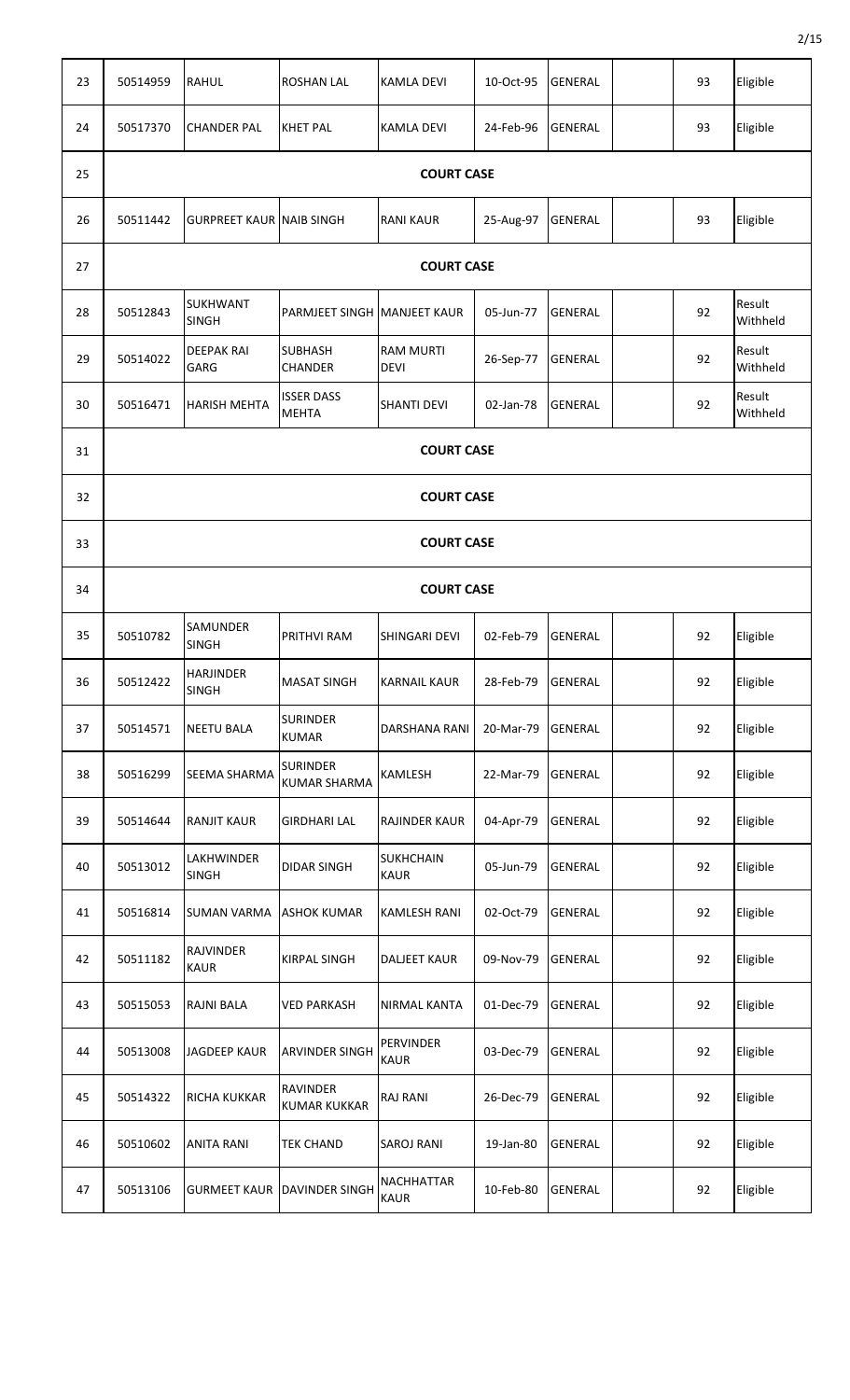| 48 | 50515344 | <b>VEERPAL KAUR</b>                  | <b>NAR SINGH</b>                  | <b>JASWINDER</b><br><b>KAUR</b>    | 10-Mar-80 | <b>GENERAL</b> | 92 | Eligible |
|----|----------|--------------------------------------|-----------------------------------|------------------------------------|-----------|----------------|----|----------|
| 49 | 50512075 | VIBHA MAHAJAN JAMIT RAI              |                                   | <b>SHANTA</b>                      | 31-Mar-80 | <b>GENERAL</b> | 92 | Eligible |
| 50 | 50516169 | <b>SUKHPINDERJIT</b><br><b>SINGH</b> | <b>JEETA SINGH</b>                | <b>AMARJIT KAUR</b>                | 01-Apr-80 | <b>GENERAL</b> | 92 | Eligible |
| 51 | 50512495 | <b>RANJIT SINGH</b>                  | <b>BAJ SINGH</b>                  | <b>MANJIT KAUR</b>                 | 04-Apr-80 | <b>GENERAL</b> | 92 | Eligible |
| 52 | 50515139 | VEENA RANI                           | <b>HANS RAJ</b>                   | <b>CHAND RANI</b>                  | 10-Apr-80 | <b>GENERAL</b> | 92 | Eligible |
| 53 | 50512604 | <b>PARVINDER</b><br><b>KAUR</b>      | <b>BALDEV SINGH</b>               | <b>JASBIR KAUR</b>                 | 17-Apr-80 | <b>GENERAL</b> | 92 | Eligible |
| 54 | 50510601 | <b>TARUN POPLI</b>                   | <b>ROSHAN LAL</b><br><b>POPLI</b> | <b>RAJ RANI</b>                    | 24-Apr-80 | <b>GENERAL</b> | 92 | Eligible |
| 55 | 50512666 | POONAM RANI                          | <b>SOM NATH</b><br>SHARMA         | <b>SANTOSH RANI</b>                | 01-May-80 | <b>GENERAL</b> | 92 | Eligible |
| 56 | 50511198 | PARAMJIT KAUR GURTEJ SINGH           |                                   | <b>SURJIT KAUR</b>                 | 07-May-80 | <b>GENERAL</b> | 92 | Eligible |
| 57 | 50510284 | <b>MONIKA UPPAL</b>                  | <b>SURESH UPPAL</b>               | MADHUBALA                          | 17-Jul-80 | <b>GENERAL</b> | 92 | Eligible |
| 58 | 50512101 | <b>KARAMJIT KAUR</b>                 | <b>MUKHTIAR</b><br><b>SINGH</b>   | <b>HARBANS KAUR</b>                | 08-Aug-80 | <b>GENERAL</b> | 92 | Eligible |
| 59 | 50514952 | <b>HARMINDER</b><br>SINGH            | <b>JOGINDER SINGH</b>             | <b>KRISHNA DEVI</b>                | 10-Aug-80 | <b>GENERAL</b> | 92 | Eligible |
| 60 | 50513531 | MEENA SHARMA VIDYA DUTT              |                                   | PARWATI DEVI                       | 19-Sep-80 | <b>GENERAL</b> | 92 | Eligible |
| 61 | 50512920 | <b>BHAGWAN DASS BHAN CHAND</b>       |                                   | <b>KAOSHALIYA</b><br><b>DEVI</b>   | 30-Nov-80 | IGENERAL       | 92 | Eligible |
| 62 | 50514115 | <b>ROHIT BINNY</b>                   | <b>VIJAY KUMAR</b>                | <b>MANJU BALA</b>                  | 04-Dec-80 | <b>GENERAL</b> | 92 | Eligible |
| 63 | 50513486 | <b>HARPREET</b><br><b>SINGH</b>      | DARSHAN SINGH                     | <b>RAVINDER KAUR</b>               | 30-Dec-80 | <b>GENERAL</b> | 92 | Eligible |
| 64 | 50514949 | AMRITPAL KAUR SURJIT SINGH           |                                   | <b>CHARANJIT</b><br><b>KAUR</b>    | 04-Jan-81 | <b>GENERAL</b> | 92 | Eligible |
| 65 | 50511847 |                                      | SARBJEET SINGH GURMEET SINGH      | <b>KULWINDER</b><br><b>KAUR</b>    | 06-Jan-81 | <b>GENERAL</b> | 92 | Eligible |
| 66 | 50510279 | NAVAL GARG                           | <b>DEV RAJ GARG</b>               | <b>ASHA GARG</b>                   | 15-Jan-81 | <b>GENERAL</b> | 92 | Eligible |
| 67 | 50513535 | <b>VEERPAL KAUR</b>                  | <b>BALDEV SINGH</b>               | <b>NASEEB KAUR</b>                 | 20-Mar-81 | <b>GENERAL</b> | 92 | Eligible |
| 68 | 50512332 | <b>BALJINDER</b><br><b>SINGH</b>     | <b>GURCHARAN</b><br><b>SINGH</b>  | <b>AMARJIT KAUR</b>                | 20-Mar-81 | <b>GENERAL</b> | 92 | Eligible |
| 69 | 50517143 | <b>GURWINDER</b><br>SINGH            | <b>PARDHAN SINGH</b>              | <b>SURJEET KAUR</b>                | 22-Jun-81 | <b>GENERAL</b> | 92 | Eligible |
| 70 | 50512629 | LAKHVIR SINGH                        | DARSHAN SINGH                     | <b>PARMJEET KAUR</b>               | 24-Aug-81 | <b>GENERAL</b> | 92 | Eligible |
| 71 | 50514226 | <b>JASPREET KAUR</b>                 | <b>SUKHWINDER</b><br><b>SINGH</b> | <b>SHARANJIT KAUR</b>              | 12-Oct-81 | <b>GENERAL</b> | 92 | Eligible |
| 72 | 50510394 | PRIYANKA<br>MITTAL                   | HANSRAJ MITTAL                    | <b>ARUNA RANI</b><br><b>MITTAL</b> | 08-Nov-81 | GENERAL        | 92 | Eligible |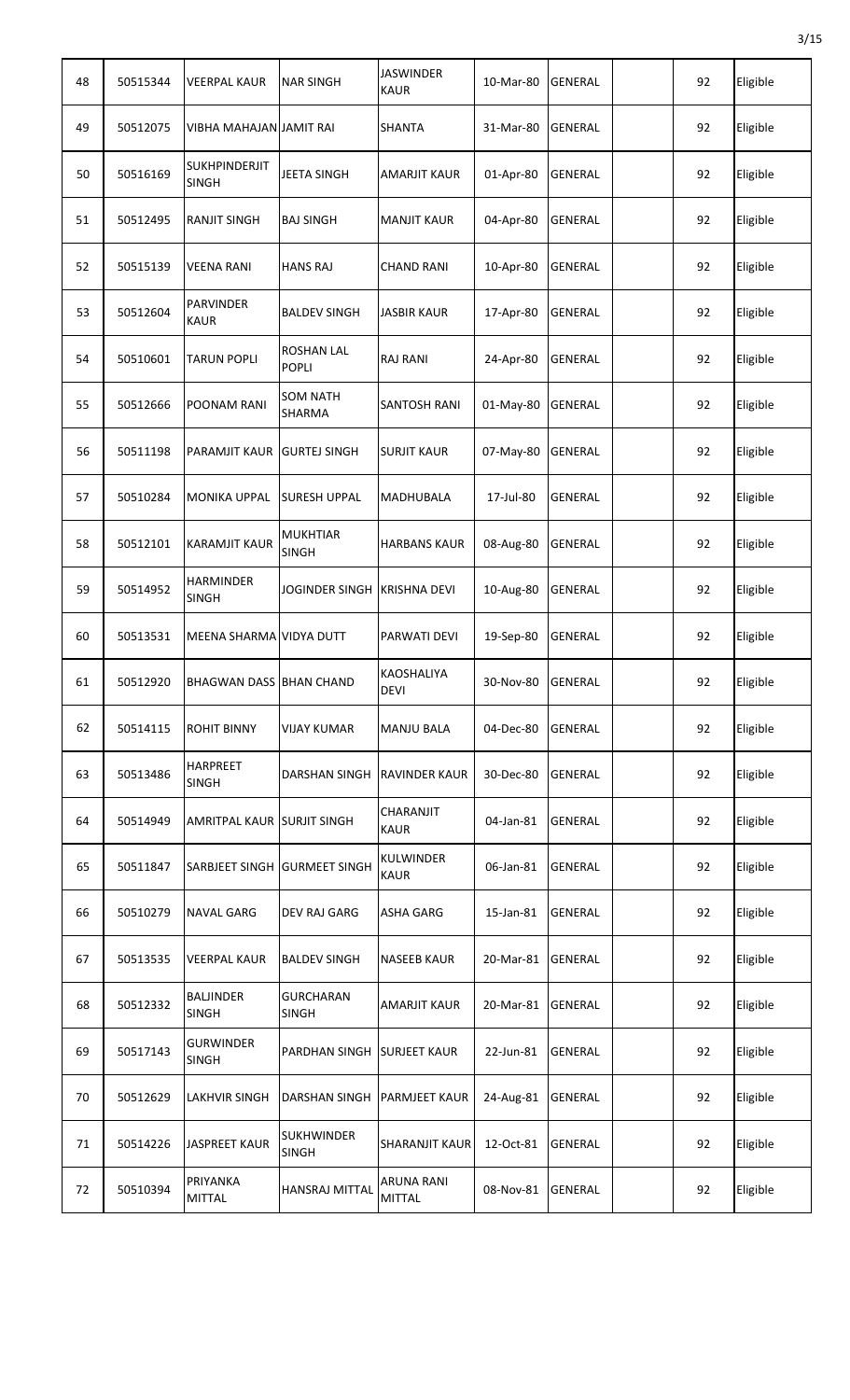| 73 | 50510563 | <b>RITU GARG</b>                | KULDEEP KUMAR RAKESH RANI           |                                | 12-Nov-81 | <b>GENERAL</b> | 92 | Eligible           |
|----|----------|---------------------------------|-------------------------------------|--------------------------------|-----------|----------------|----|--------------------|
| 74 | 50511537 | <b>SUNAINA DEVI</b>             | <b>PREM KUMAR</b>                   | <b>SAROJ DODA</b>              | 09-Dec-81 | <b>GENERAL</b> | 92 | Eligible           |
| 75 | 50513829 | <b>SUKHRAJ SINGH</b>            | <b>AJIT SINGH</b>                   | <b>MOHINDER</b><br><b>KAUR</b> | 12-Dec-81 | <b>GENERAL</b> | 92 | Eligible           |
| 76 | 50510107 | <b>AMANPREET</b><br><b>KAUR</b> | KULWANT SINGH KULWANT KAUR          |                                | 20-Jan-82 | <b>GENERAL</b> | 92 | Eligible           |
| 77 | 50510934 | TARJINDER KAUR AMARJIT SINGH    |                                     | PRITAM KAUR                    | 20-Jan-82 | <b>GENERAL</b> | 92 | Eligible           |
| 78 | 50510026 | <b>ASHWANI</b><br><b>KUMAR</b>  | <b>LEKH RAJ</b>                     | <b>TRIPTA RANI</b>             | 05-Feb-82 | <b>GENERAL</b> | 92 | Eligible           |
| 79 | 50514251 | <b>AJAY CHHABRA</b>             | <b>OM PARKASH</b>                   | <b>USHA RANI</b>               | 18-Feb-82 | <b>GENERAL</b> | 92 | Eligible           |
| 80 | 50513940 | DEVINDER KAUR MANGAT SINGH      |                                     | <b>GURMEET KAUR</b>            | 05-Apr-82 | <b>GENERAL</b> | 92 | Eligible           |
| 81 | 50511657 | LAXMI                           | <b>BANARSI DASS</b>                 | USHA RANI                      | 25-Apr-82 | <b>GENERAL</b> | 92 | Eligible           |
| 82 | 50513738 | <b>RACHHPAL</b><br><b>SINGH</b> | <b>RANJEET SINGH</b>                | <b>MANJEET KAUR</b>            | 30-Apr-82 | <b>GENERAL</b> | 92 | Eligible           |
| 83 | 50512142 | <b>SATPAL SINGH</b>             | <b>HARNEK SINGH</b>                 | <b>JASVIR KAUR</b>             | 15-Jun-82 | <b>GENERAL</b> | 92 | Eligible           |
| 84 | 50513233 | PARMINDERDEE<br>P KAUR          | <b>JASBIR SINGH</b>                 | <b>JAGIR KAUR</b>              | 13-Jul-82 | <b>GENERAL</b> | 92 | Eligible           |
| 85 | 50512095 | <b>INKLAB SINGH</b>             | <b>BALDEV SINGH</b>                 | <b>JASVIR KAUR</b>             | 20-Jul-82 | <b>GENERAL</b> | 92 | Eligible           |
| 86 | 50512836 | <b>KAMLESH RANI</b>             | <b>MADAN LAL</b>                    | SOMA RANI                      | 29-Jul-82 | GENERAL        | 92 | Eligible           |
| 87 | 50511352 | <b>RAJNI JAIN</b>               | <b>JAI PARKASH</b>                  | <b>RESHMA</b>                  | 15-Aug-82 | <b>GENERAL</b> | 92 | Eligible           |
| 88 | 50514474 | <b>RAJNI BALA</b>               | <b>CHHINDER PAL</b><br><b>SINGH</b> | KAILASH RANI                   | 24-Aug-82 | <b>GENERAL</b> | 92 | Result<br>Withheld |
| 89 | 50516221 | <b>RAMPAL</b>                   | <b>BAHADUR SINGH</b>                | <b>SAVITRI DEVI</b>            | 20-Sep-82 | <b>GENERAL</b> | 92 | Result<br>Withheld |
| 90 | 50510785 | <b>PARVEEN</b>                  | <b>OM PARKASH</b>                   | <b>DARSHNA DEVI</b>            | 30-Sep-82 | <b>GENERAL</b> | 92 | Result<br>Withheld |
| 91 | 50513561 | <b>KIRAN BALA</b>               | <b>RAJINDER PAL</b>                 | <b>SAROJ RANI</b>              | 16-Dec-82 | <b>GENERAL</b> | 92 | Eligible           |
| 92 | 50515286 | <b>JASVIR CHAND</b>             | <b>GULAB CHAND</b>                  | <b>LEELA DEVI</b>              | 05-Jan-83 | <b>GENERAL</b> | 92 | Eligible           |
| 93 | 50510525 | RAJNI                           | KRISHAN KUMAR PREM LATA             |                                | 21-Jan-83 | <b>GENERAL</b> | 92 | Result<br>Withheld |
| 94 | 50511181 | <b>PARVESH</b><br><b>KUMAR</b>  | <b>RAM KUMAR</b>                    | <b>GULAB DEVI</b>              | 28-Jan-83 | <b>GENERAL</b> | 92 | Eligible           |
| 95 | 50513962 | <b>AMIT KUMAR</b>               | <b>MADAN LAL</b><br><b>BATRA</b>    | <b>KRISHNA BATRA</b>           | 29-Jan-83 | <b>GENERAL</b> | 92 | Eligible           |
| 96 | 50513805 | <b>GURPREET KAUR LABH SINGH</b> |                                     | <b>BINDER KAUR</b>             | 05-Feb-83 | <b>GENERAL</b> | 92 | Eligible           |
| 97 | 50514300 | <b>JAGJIT SINGH</b>             | <b>MITHHU SINGH</b>                 | ANGREJ KAUR                    | 08-Mar-83 | GENERAL        | 92 | Eligible           |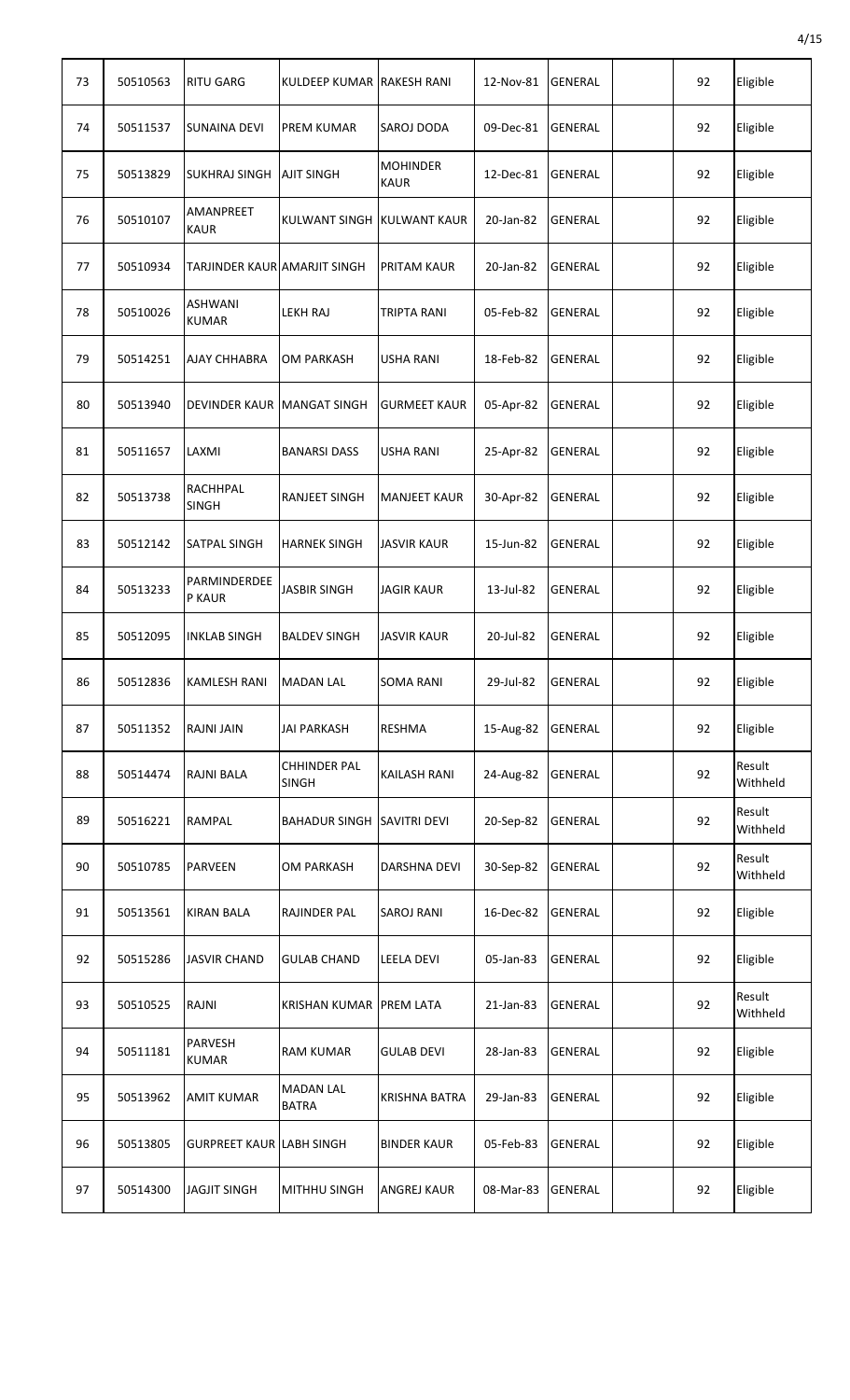| 98  | 50511673 | <b>VARINDER</b><br><b>SINGH</b>  | <b>ZILE SINGH</b>                | <b>MURTI DEVI</b>               | 15-Apr-83 | GENERAL        | 92 | Eligible           |
|-----|----------|----------------------------------|----------------------------------|---------------------------------|-----------|----------------|----|--------------------|
| 99  | 50511812 | <b>MAMTA BANSAL</b>              | OM PARKASH<br><b>BANSAL</b>      | <b>SATYA BANSAL</b>             | 27-Apr-83 | <b>GENERAL</b> | 92 | Eligible           |
| 100 | 50512163 | <b>LAKHVIR KAUR</b>              | <b>MITHU SINGH</b>               | <b>PARMJIT KAUR</b>             | 25-Jun-83 | <b>GENERAL</b> | 92 | Eligible           |
| 101 | 50514361 | <b>JASPREET KAUR</b>             | <b>BALJINDER SINGH</b>           | CHARANJIT<br><b>KAUR</b>        | 27-Jun-83 | <b>GENERAL</b> | 92 | Eligible           |
| 102 | 50511173 | <b>GURPREET</b><br><b>SINGH</b>  | <b>MAJER SINGH</b>               | <b>BALJEET KAUR</b>             | 18-Jul-83 | GENERAL        | 92 | Eligible           |
| 103 | 50513802 | <b>KANTA BHADU</b>               | <b>BRIJ LAL</b>                  | <b>JAMNA DEVI</b>               | 20-Aug-83 | <b>GENERAL</b> | 92 | Result<br>Withheld |
| 104 | 50513234 | <b>SHEETAL ARORA</b>             | <b>PARVEEN KUMAR GEETA RANI</b>  |                                 | 05-Oct-83 | <b>GENERAL</b> | 92 | Eligible           |
| 105 | 50514367 | LEENA<br>AGGARWAL                | <b>KAMAL KUMAR</b><br>AGGARWAL   | <b>SUDESH</b><br>AGGARWAL       | 23-Oct-83 | <b>GENERAL</b> | 92 | Eligible           |
| 106 | 50512613 | <b>BIKRAMBIR</b><br><b>SINGH</b> | <b>SUKHDEV SINGH</b>             | <b>JASBIR KAUR</b>              | 18-Nov-83 | <b>GENERAL</b> | 92 | Eligible           |
| 107 | 50511583 | SATNAM KAUR                      | <b>SIKKANDER</b><br><b>SINGH</b> | MANJEETKAUR                     | 25-Nov-83 | <b>GENERAL</b> | 92 | Eligible           |
| 108 | 50513498 | <b>ISHA GARG</b>                 | <b>RAVINDER GARG</b>             | <b>SARLA</b>                    | 06-Dec-83 | <b>GENERAL</b> | 92 | Eligible           |
| 109 | 50516033 | <b>MANJEET KAUR</b>              | <b>GYAN SINGH</b>                | <b>BAKHTAVER</b><br><b>KAUR</b> | 05-Feb-84 | <b>GENERAL</b> | 92 | Eligible           |
| 110 | 50515751 | <b>KARAMJEET</b><br><b>KAUR</b>  | <b>GURMAIL SINGH</b>             | <b>RANJEET KAUR</b>             | 01-Mar-84 | <b>GENERAL</b> | 92 | Eligible           |
| 111 | 50514149 | RENU BALA                        | RAM KRISHAN                      | RAMAN BALA                      | 05-Mar-84 | GENERAL        | 92 | Eligible           |
| 112 | 50511833 | SHEETAL RANI                     | <b>OM PARKASH</b>                | <b>SHARDHA RANI</b>             | 09-Mar-84 | GENERAL        | 92 | Eligible           |
| 113 | 50510457 | <b>JASPREET KAUR</b>             | <b>HARNEK SINGH</b>              | <b>HARBHAJAN</b><br><b>KAUR</b> | 13-Apr-84 | GENERAL        | 92 | Eligible           |
| 114 | 50512340 | NINDERPAL<br><b>KAUR</b>         | <b>HAKAM SINGH</b>               | <b>AJMER KAUR</b>               | 01-May-84 | GENERAL        | 92 | Eligible           |
| 115 | 50516440 | SAPANPREET                       | PARLAD SINGH                     | <b>KIRANDEEP</b><br><b>KAUR</b> | 06-Jun-84 | <b>GENERAL</b> | 92 | Result<br>Withheld |
| 116 | 50511264 | <b>NAVJOT SAINI</b>              | <b>MOHINDER</b><br><b>SINGH</b>  | <b>JASWINDER</b><br><b>KAUR</b> | 14-Jun-84 | GENERAL        | 92 | Eligible           |
| 117 | 50514725 | <b>HARMINDER</b><br><b>KAUR</b>  | <b>KESAR SINGH</b>               | <b>RANJIT KAUR</b>              | 16-Aug-84 | GENERAL        | 92 | Eligible           |
| 118 | 50513490 | <b>GURDEEP KAUR</b>              | <b>DHAN SINGH</b>                | <b>MOHINDER</b><br><b>KAUR</b>  | 23-Aug-84 | GENERAL        | 92 | Eligible           |
| 119 | 50510507 | <b>NAVNEET</b><br><b>KUMAR</b>   | <b>RADHEY SHYAM</b>              | <b>PREM LATA</b>                | 11-Sep-84 | <b>GENERAL</b> | 92 | Eligible           |
| 120 | 50515996 | <b>NEHA SINGLA</b>               | RAJ KUMAR                        | <b>SAROJ RANI</b>               | 11-Sep-84 | <b>GENERAL</b> | 92 | Result<br>Withheld |
| 121 | 50511254 | SHIVANI JALOTA                   | <b>TARSEM LAL</b>                | <b>SUDESH JALOTA</b>            | 22-Oct-84 | <b>GENERAL</b> | 92 | Eligible           |
| 122 | 50514276 | SANDEEP AHUJA ASHOK KUMAR        |                                  | <b>NEELAM RANI</b>              | 25-Jan-85 | GENERAL        | 92 | Eligible           |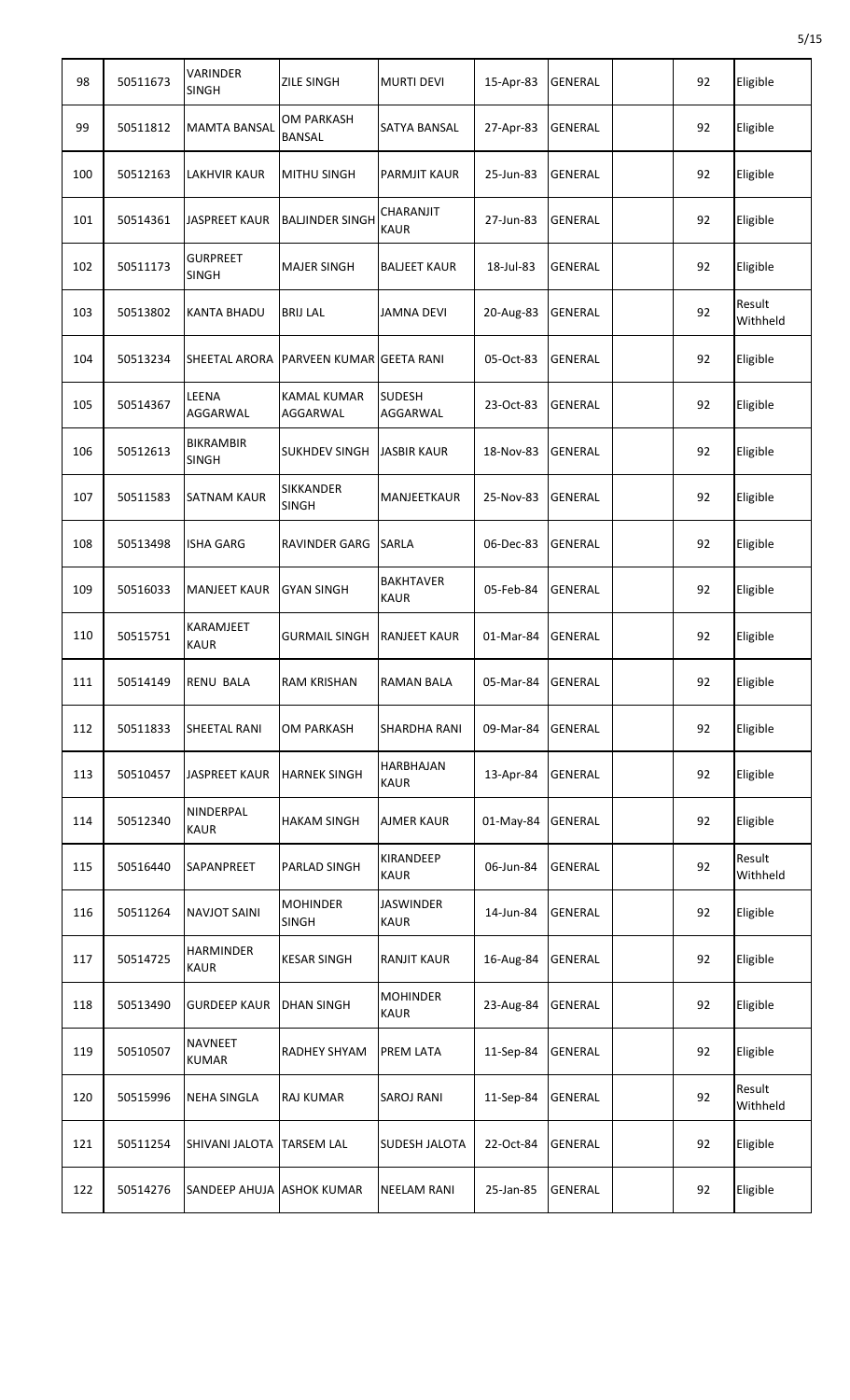| 123 | 50513741 | IQBAL SINGH                       | SURANJAN SINGH HARJEET KAUR        |                                 | 10-May-85 | <b>GENERAL</b>      | 92 | Eligible           |
|-----|----------|-----------------------------------|------------------------------------|---------------------------------|-----------|---------------------|----|--------------------|
| 124 | 50511451 | PARAMJEET<br><b>KAUR</b>          | <b>JABARJANG</b><br><b>SINGH</b>   | <b>BALJEET KAUR</b>             | 15-Jun-85 | <b>GENERAL</b>      | 92 | Eligible           |
| 125 | 50512810 | <b>NISHA RANI</b>                 | <b>GIAN CHAND</b>                  | <b>JANAR RANI</b>               | 09-Aug-85 | <b>GENERAL</b>      | 92 | Eligible           |
| 126 | 50510757 | <b>JASWINDER</b><br><b>KAUR</b>   | SURINDER SINGH JASPAL KAUR         |                                 | 12-Aug-85 | <b>GENERAL</b>      | 92 | Eligible           |
| 127 | 50512068 | <b>RAJPAL SINGH</b>               | PIRTHI RAM                         | <b>KRISHNA DEVI</b>             | 10-Oct-85 | <b>GENERAL</b>      | 92 | Eligible           |
| 128 | 50513785 | <b>RAM GOPAL</b>                  | <b>RAJ KUMAR</b>                   | <b>INDRA RANI</b>               | 01-Dec-85 | <b>GENERAL</b>      | 92 | Result<br>Withheld |
| 129 | 50514151 |                                   | <b>PRABHJOT KAUR BALWANT SINGH</b> | <b>ONKAR KAUR</b>               | 30-Jan-86 | <b>GENERAL</b>      | 92 | Result<br>Withheld |
| 130 | 50513947 | <b>HARJOT KAUR</b>                | <b>HARPAL SINGH</b>                | <b>SARABJIT KAUR</b>            | 07-Feb-86 | <b>GENERAL</b>      | 92 | Eligible           |
| 131 | 50513844 | <b>MANJINDER</b><br><b>KAUR</b>   | PRITAM SINGH                       | AMARJIT KAUR                    | 10-Feb-86 | <b>GENERAL</b>      | 92 | Eligible           |
| 132 | 50514693 | VIKRAM KUMAR SHAM LAL             |                                    | <b>GIAN DEVI</b>                | 04-Apr-86 | <b>GENERAL</b>      | 92 | Eligible           |
| 133 | 50517102 | <b>SUKHWINDER</b><br><b>SINGH</b> | <b>DARA SINGH</b>                  | <b>BIMLA DEVI</b>               | 18-Apr-86 | <b>GENERAL</b>      | 92 | Result<br>Withheld |
| 134 | 50510097 | <b>RENU GUPTA</b>                 | <b>RAJ KUMAR</b>                   | SALOCHANA<br><b>DEVI</b>        | 18-Aug-86 | <b>GENERAL</b>      | 92 | Eligible           |
| 135 | 50512449 | RAVINDER KAUR RAM SINGH           |                                    | <b>BHUPINDER</b><br><b>KAUR</b> | 02-Sep-86 | <b>GENERAL</b>      | 92 | Eligible           |
| 136 | 50511017 | POONAM SAINI                      | <b>SAT PAUL SAINI</b>              | SANTOSH SAINI                   | 10-Sep-86 | GENERAL             | 92 | Eligible           |
| 137 | 50515985 | <b>GURPARTAP</b><br><b>SINGH</b>  | <b>GURMAIL SINGH</b>               | <b>KULDEEP KAUR</b>             | 15-Sep-86 | <b>GENERAL</b>      | 92 | Eligible           |
| 138 | 50513228 | <b>DEEPSHIKHA</b>                 | <b>NARAIN DASS</b>                 | <b>SANTOSH</b><br><b>KUMARI</b> | 20-Sep-86 | GENERAL(S<br>PORTS) | 92 | Result<br>Withheld |
| 139 | 50513894 | <b>JASMEET KAUR</b>               | <b>DALIP SINGH</b>                 | <b>MANJIT KAUR</b>              | 09-Oct-86 | GENERAL             | 92 | Eligible           |
| 140 | 50512724 | POOJA RANI                        | <b>TARSEM LAL</b>                  | <b>KIRAN RANII</b>              | 16-Oct-86 | GENERAL             | 92 | Eligible           |
| 141 | 50510716 | SHEENU                            | YASH PAL                           | <b>SHASHI BALA</b>              | 04-Nov-86 | GENERAL             | 92 | Eligible           |
| 142 | 50514543 | <b>SONIA</b>                      | <b>PREM SINGH</b>                  | <b>MURATI DEVI</b>              | 11-Nov-86 | <b>GENERAL</b>      | 92 | Result<br>Withheld |
| 143 | 50516164 | <b>JASVIR KAUR</b>                | <b>HARJINDER</b><br><b>SINGH</b>   | <b>AMARJIT KAUR</b>             | 01-Jan-87 | GENERAL             | 92 | Eligible           |
| 144 | 50513990 | VIRDAVINDER<br><b>SINGH</b>       | <b>ANTER SINGH</b>                 | <b>GURWINDER</b><br><b>KAUR</b> | 01-Jan-87 | <b>GENERAL</b>      | 92 | Eligible           |
| 145 | 50510671 | <b>NISHA RANI</b>                 | <b>VIR CHAND</b>                   | NIRMALA DEVI                    | 19-Jan-87 | GENERAL             | 92 | Eligible           |
| 146 | 50513629 | <b>BIMLA RANI</b>                 | <b>JANAK RAJ</b>                   | <b>BALJEET RANI</b>             | 28-Jan-87 | GENERAL             | 92 | Eligible           |
| 147 | 50516117 | <b>SHIVANI SAINI</b>              | <b>TARA CHAND</b>                  | <b>JASWINDER</b><br><b>KAUR</b> | 25-Feb-87 | GENERAL             | 92 | Eligible           |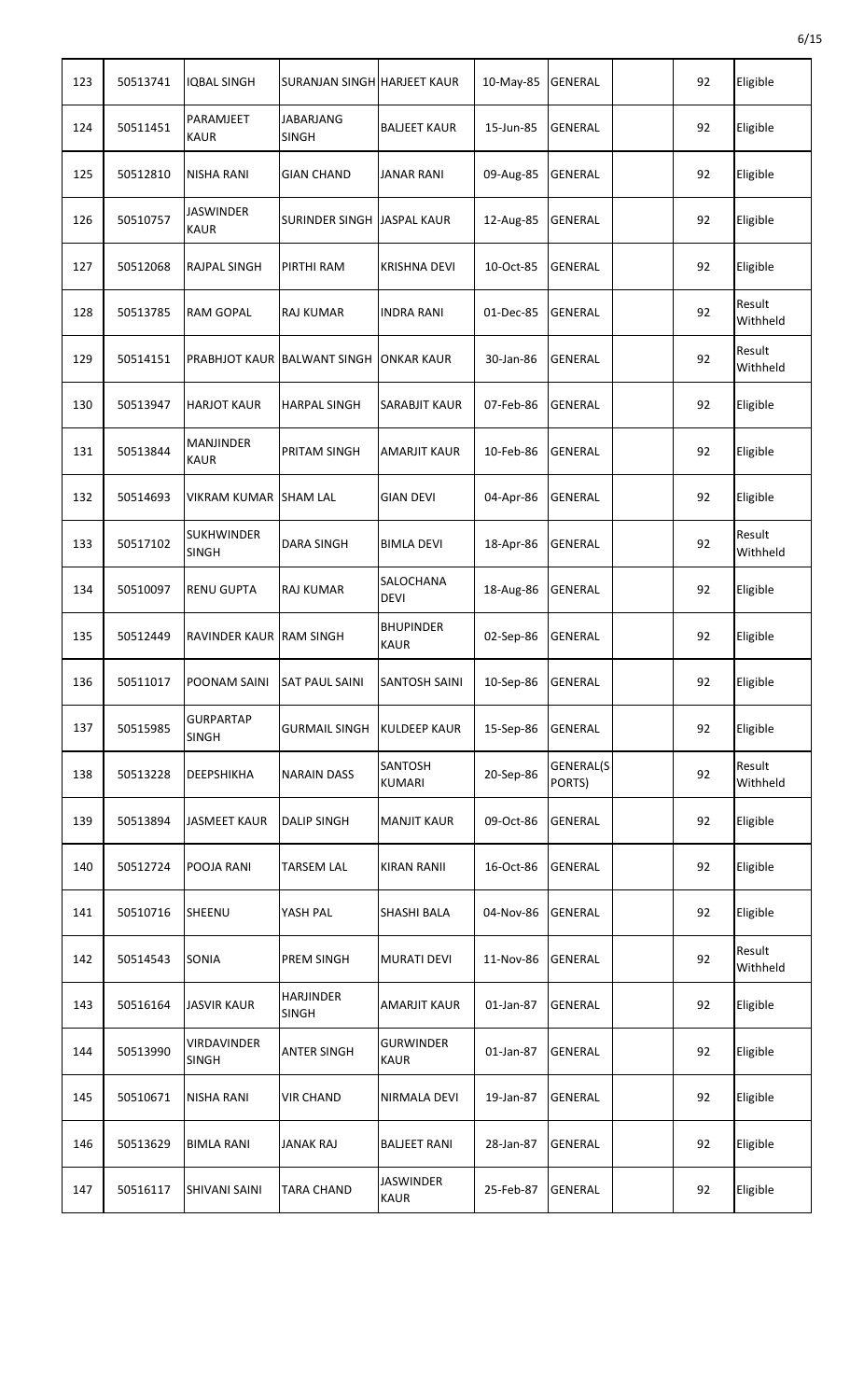| 148 | 50511418 | <b>BHOLI KAUR</b>                    | JAGGAR SINGH                         | LABH KAUR                        | 26-Mar-87 | <b>GENERAL</b> | 92 | Eligible           |
|-----|----------|--------------------------------------|--------------------------------------|----------------------------------|-----------|----------------|----|--------------------|
| 149 | 50512103 | <b>AMANDEEP</b><br><b>SINGH</b>      | <b>GURMAIL SINGH</b>                 | <b>AMARJEET KAUR</b>             | 05-Apr-87 | <b>GENERAL</b> | 92 | Eligible           |
| 150 | 50513304 | KIRANJEET KAUR KULDEEP SINGH         |                                      | <b>AJAIB KAUR</b>                | 13-Apr-87 | <b>GENERAL</b> | 92 | Eligible           |
| 151 | 50511213 | <b>KANCHAN</b><br><b>SHARMA</b>      | SATYA NARAYAN<br><b>SHARMA</b>       | <b>JAMNA DEVI</b>                | 27-May-87 | GENERAL        | 92 | Eligible           |
| 152 | 50514266 | <b>MANGE RAM</b>                     | <b>CHUNI RAM</b>                     | <b>SUNHARI DEVI</b>              | 17-Jun-87 | <b>GENERAL</b> | 92 | Eligible           |
| 153 | 50510402 | <b>RAMAN DEEP</b><br><b>SHARMA</b>   | <b>SATISH KUMAR</b>                  | <b>SANTOSH</b><br><b>KUMARI</b>  | 25-Sep-87 | <b>GENERAL</b> | 92 | Eligible           |
| 154 | 50513754 | <b>POONAM</b>                        | <b>SURINDER</b><br><b>MOHAN</b>      | <b>ASHA RANI</b>                 | 10-Oct-87 | GENERAL        | 92 | Eligible           |
| 155 | 50511616 | <b>ROHIT KUMAR</b><br><b>AWASTHI</b> | <b>INDER KUMAR</b><br><b>AWASTHI</b> | <b>SNEH LATA</b>                 | 28-Oct-87 | <b>GENERAL</b> | 92 | Result<br>Withheld |
| 156 | 50511959 | <b>AMANJEET</b><br>DHULL             | <b>CHANDER BHAN</b>                  | <b>SAVITRI DEVI</b>              | 01-Nov-87 | <b>GENERAL</b> | 92 | Eligible           |
| 157 | 50511369 | <b>MANINDER</b><br><b>KAUR</b>       | <b>SUKHDEV SINGH</b>                 | <b>KAWALJIT KAUR</b>             | 01-Nov-87 | <b>GENERAL</b> | 92 | Eligible           |
| 158 | 50514726 | <b>MEENAKSHI</b><br><b>SHARMA</b>    | <b>TARSEM</b><br><b>SHARMA</b>       | <b>SAROJ RANI</b>                | 05-Dec-87 | <b>GENERAL</b> | 92 | Eligible           |
| 159 | 50510461 | <b>MOHIT GARG</b>                    | <b>BHIM SEN GARG</b>                 | DARSHNA DEVI                     | 26-Dec-87 | <b>GENERAL</b> | 92 | Eligible           |
| 160 | 50510619 | <b>NIRMAL KAUR</b>                   | <b>GULZAR SINGH</b>                  | <b>SUKHBIR KAUR</b>              | 20-Jan-88 | <b>GENERAL</b> | 92 | Eligible           |
| 161 | 50514963 | SHIVALI                              | AWNASH<br><b>CHANDER</b>             | SARLA BAJAJ                      | 02-Feb-88 | <b>GENERAL</b> | 92 | Eligible           |
| 162 | 50510749 | PARKASH KAUR                         | <b>BALVEER SINGH</b>                 | <b>KARMJEET KAUR</b>             | 10-Feb-88 | GENERAL        | 92 | Eligible           |
| 163 | 50515140 | <b>HARWINDER</b><br><b>KAUR</b>      | <b>TARLOK SINGH</b>                  | <b>MANINDER</b><br><b>KAUR</b>   | 07-Mar-88 | GENERAL        | 92 | Eligible           |
| 164 | 50515669 | <b>INDERJIT KAUR</b>                 | <b>AMRIK SINGH</b>                   | <b>SUKHWINDER</b><br><b>KAUR</b> | 06-Apr-88 | <b>GENERAL</b> | 92 | Eligible           |
| 165 | 50511510 | <b>BANDNA</b><br><b>SHARMA</b>       | <b>GHIRDHARI LAL</b>                 | <b>SUSHMA</b><br>SHARMA          | 15-Jul-88 | GENERAL        | 92 | Eligible           |
| 166 | 50514980 | <b>GURPREET KAUR MAJOR SINGH</b>     |                                      | <b>BALJIT KAUR</b>               | 18-Jul-88 | GENERAL        | 92 | Eligible           |
| 167 | 50513370 | <b>BALJEET SINGH</b>                 | <b>RAM SINGH</b>                     | <b>ROSHANI DEVI</b>              | 20-Jul-88 | GENERAL        | 92 | Eligible           |
| 168 | 50513383 | HARPREET KAUR BIKKAR SINGH           |                                      | <b>GURJEET KAUR</b>              | 04-Aug-88 | GENERAL        | 92 | Eligible           |
| 169 | 50510411 | KARAMJIT KAUR AVTAR SINGH            |                                      | <b>GIANJEET KAUR</b>             | 07-Sep-88 | GENERAL        | 92 | Eligible           |
| 170 | 50511672 | <b>SAROJ DEVI</b>                    | <b>BARU RAM</b>                      | <b>OM PATI</b>                   | 04-Oct-88 | GENERAL        | 92 | Eligible           |
| 171 | 50512872 | <b>MONEY JAGGA</b>                   | <b>DHARM PAL</b>                     | <b>ASHA RANI</b>                 | 05-Nov-88 | GENERAL        | 92 | Eligible           |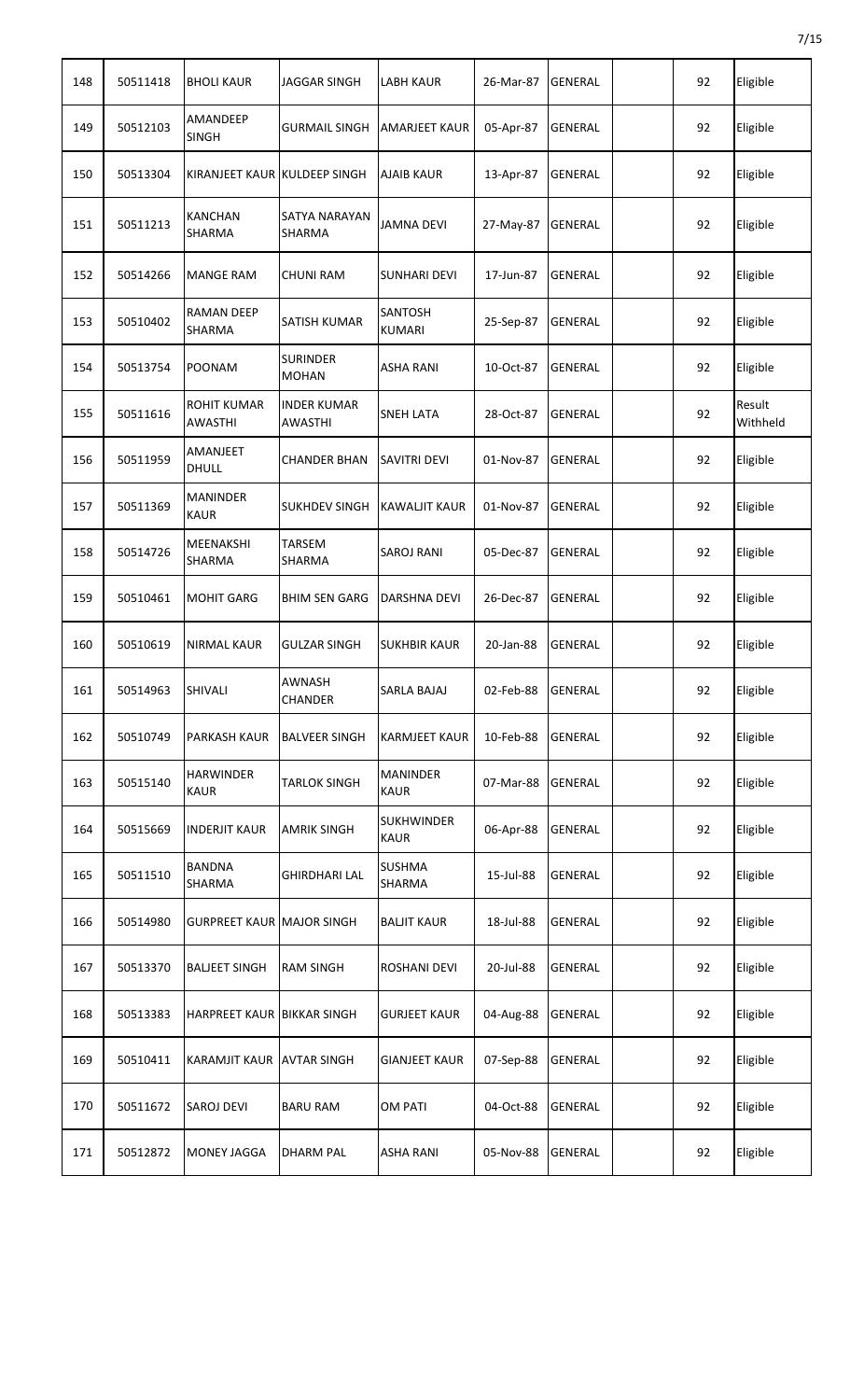| 172 | 50512588 | <b>REKHA DEVI</b>               | <b>RAM SAWRUP</b>                | SANTOSH                          | 10-Nov-88 | <b>GENERAL</b>      | 92 | Eligible           |
|-----|----------|---------------------------------|----------------------------------|----------------------------------|-----------|---------------------|----|--------------------|
| 173 | 50511853 | <b>SHILPA</b>                   | SHUBHASH<br><b>CHUGH</b>         | <b>NISHA CHUGH</b>               | 12-Dec-88 | <b>GENERAL</b>      | 92 | Eligible           |
| 174 | 50515762 | <b>SUKHBIR KAUR</b>             | <b>HARDEV SINGH</b>              | <b>PARAMJIT KAUR</b>             | 23-Dec-88 | <b>GENERAL</b>      | 92 | Eligible           |
| 175 | 50510767 | <b>MANPREET</b><br><b>KAUR</b>  | <b>BALWINDER</b><br><b>SINGH</b> | <b>KAMALJIT KAUR</b>             | 20-Jan-89 | <b>GENERAL</b>      | 92 | Eligible           |
| 176 | 50511067 | MINAKSHI RANI                   | <b>RAJ KUMAR</b>                 | USHA DEVI                        | 02-Feb-89 | <b>GENERAL</b>      | 92 | Eligible           |
| 177 | 50515288 | <b>DIMPY KUMAR</b>              | <b>RAM KISHAN</b>                | <b>USHA RANI</b>                 | 04-Feb-89 | <b>GENERAL</b>      | 92 | Eligible           |
| 178 | 50515272 | NEERAJ<br><b>BHATHEJA</b>       | <b>KRISHAN KUMAR</b>             | <b>PARVEEN RANI</b>              | 25-Feb-89 | <b>GENERAL</b>      | 92 | Eligible           |
| 179 | 50512283 | <b>MOHINDER</b><br><b>KAUR</b>  | <b>BALDEV SINGH</b>              | <b>KULWINDER</b><br><b>KAUR</b>  | 09-Apr-89 | <b>GENERAL</b>      | 92 | Eligible           |
| 180 | 50512984 | <b>MOHD</b><br>SULEMAN          | <b>ABDUL WAHID</b>               | AAMNA                            | 15-Apr-89 | <b>GENERAL</b>      | 92 | Eligible           |
| 181 | 50512598 | <b>AMIT BATRA</b>               | <b>SURINDER</b><br><b>KUMAR</b>  | <b>RAMESH RANI</b>               | 10-May-89 | <b>GENERAL</b>      | 92 | Eligible           |
| 182 | 50515498 | <b>NISHA</b>                    | <b>ASHOK KUMAR</b>               | PUSHPA RANI                      | 12-Jul-89 | <b>GENERAL</b>      | 92 | Eligible           |
| 183 | 50515574 | <b>NISHA</b>                    | <b>ASHOK KUMAR</b>               | <b>PUSHPA RANI</b>               | 12-Jul-89 | GENERAL(S<br>PORTS) | 92 | Eligible           |
| 184 | 50510878 | <b>BALKARAN</b><br><b>SINGH</b> | <b>GURMEET SINGH</b>             | <b>SUKHWINDER</b><br><b>KAUR</b> | 26-Aug-89 | <b>GENERAL</b>      | 92 | Eligible           |
| 185 | 50515768 | <b>NEHA GUPTA</b>               | <b>ROMESH</b><br><b>CHANDER</b>  | NIRMAL GUPTA                     | 08-Sep-89 | GENERAL             | 92 | Eligible           |
| 186 | 50514244 | SUGANDHA                        | <b>VIJAY KUMAR</b>               | <b>GIAN DEVI</b>                 | 02-Oct-89 | <b>GENERAL</b>      | 92 | Eligible           |
| 187 | 50514461 | <b>SHAILZA</b>                  | <b>GOPAL GOYAL</b>               | URMILA GOYAL                     | 05-Oct-89 | <b>GENERAL</b>      | 92 | Eligible           |
| 188 | 50513870 | <b>MANMINDER</b><br><b>KAUR</b> | <b>KARAM SINGH</b>               | <b>BALJINDER KAUR</b>            | 10-Oct-89 | <b>GENERAL</b>      | 92 | Eligible           |
| 189 | 50517464 | <b>MANRAJ KAUR</b>              | <b>RANJEET SINGH</b>             | <b>SURINDER KAUR</b>             | 16-Oct-89 | <b>GENERAL</b>      | 92 | Result<br>Withheld |
| 190 | 50512862 | <b>GURPREET</b><br><b>SINGH</b> | <b>ROOP SINGH</b>                | <b>KULDEEP KAUR</b>              | 16-Oct-89 | <b>GENERAL</b>      | 92 | Eligible           |
| 191 | 50513625 | <b>NEHA RANI</b>                | RAMESH KUMAR<br><b>BANSAL</b>    | <b>SUSHMA GUPTA</b>              | 02-Nov-89 | <b>GENERAL</b>      | 92 | Result<br>Withheld |
| 192 | 50512217 | <b>TANIA</b>                    | ASHWANI JUNEJA SWEETY            |                                  | 05-Nov-89 | <b>GENERAL</b>      | 92 | Eligible           |
| 193 | 50510831 | <b>MANISHA</b><br>SHARMA        | RAJESH SHARMA                    | URMILA DEVI                      | 17-Nov-89 | <b>GENERAL</b>      | 92 | Eligible           |
| 194 | 50513418 | <b>NAVJOT KAUR</b>              | <b>RAJINDER SINGH</b>            | <b>SURINDER</b><br><b>KUMARI</b> | 25-Nov-89 | <b>GENERAL</b>      | 92 | Eligible           |
| 195 | 50515600 | <b>NITIKA</b>                   | <b>JASWANT SINGH</b>             | <b>KAMLESH</b>                   | 29-Nov-89 | <b>GENERAL</b>      | 92 | Eligible           |
| 196 | 50510266 | ANURADHA<br>CHAUDHARY           | <b>NARESH</b><br>CHAUDHARY       | <b>ANGURI DEVI</b>               | 15-Dec-89 | GENERAL             | 92 | Result<br>Withheld |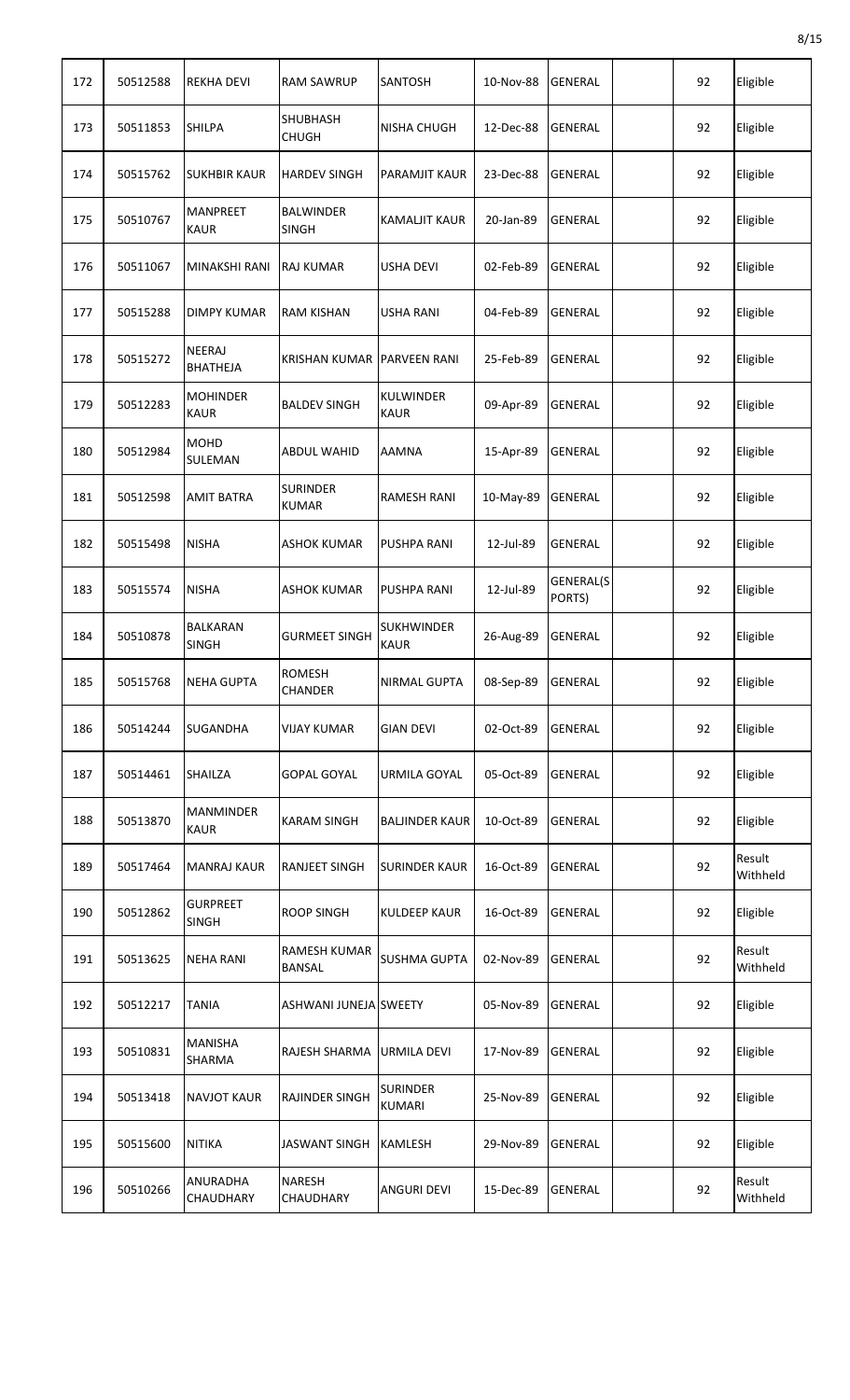| 197 | 50512440 | LAKHWINDER<br><b>SINGH</b>       | DHARAMPAL<br><b>SINGH</b>          | <b>RANJIT KAUR</b>              | 10-Feb-90 | <b>GENERAL</b> | 92 | Eligible           |
|-----|----------|----------------------------------|------------------------------------|---------------------------------|-----------|----------------|----|--------------------|
| 198 | 50512837 | <b>GURPREET</b><br><b>SINGH</b>  | SUKHDARSHAN<br><b>SINGH</b>        | <b>KARAMJEET</b><br><b>KAUR</b> | 16-Feb-90 | <b>GENERAL</b> | 92 | Eligible           |
| 199 | 50513939 | <b>MAHAVEER</b><br><b>KUMAR</b>  | <b>RAMESH KUMAR</b>                | <b>RANI DEVI</b>                | 20-Jun-90 | <b>GENERAL</b> | 92 | Eligible           |
| 200 | 50511404 | <b>SUKHVEER KAUR</b>             | <b>BALWINDER</b><br><b>SINGH</b>   | <b>HARBANS KAUR</b>             | 22-Jun-90 | <b>GENERAL</b> | 92 | Eligible           |
| 201 | 50510914 | AMANPREET<br><b>KAUR</b>         | <b>JANGIR SINGH</b>                | <b>BANT KAUR</b>                | 10-Jul-90 | <b>GENERAL</b> | 92 | Eligible           |
| 202 | 50511993 | RAKESH KUMAR                     | SUBHASH CHAND OM PATI              |                                 | 20-Jul-90 | <b>GENERAL</b> | 92 | Eligible           |
| 203 | 50513296 | PRAMILA DEVI                     | <b>SATPAL</b>                      | <b>SAVITRI DEVI</b>             | 28-Jul-90 | <b>GENERAL</b> | 92 | Eligible           |
| 204 | 50510923 | SALWINDER<br><b>KAUR</b>         | <b>JAGTAR SINGH</b>                | <b>NIRMAL KAUR</b>              | 03-Aug-90 | <b>GENERAL</b> | 92 | Eligible           |
| 205 | 50514748 | SAHIL KUMAR                      | SANJAY KUMAR                       | <b>PARVEEN RANI</b>             | 08-Aug-90 | <b>GENERAL</b> | 92 | Eligible           |
| 206 | 50510677 | <b>VEERJEET KAUR</b>             | <b>GURJANT SINGH</b>               | <b>KULWINDER</b><br><b>KAUR</b> | 12-Oct-90 | <b>GENERAL</b> | 92 | Eligible           |
| 207 | 50510678 | <b>VEERPAL KAUR</b>              | <b>GURJANT SINGH</b>               | <b>SARVJEET KAUR</b>            | 14-Oct-90 | <b>GENERAL</b> | 92 | Result<br>Withheld |
| 208 | 50513117 | JASPAL SHARMA                    | PARAMJEET<br><b>SINGH</b>          | KALWANTI                        | 08-Nov-90 | GENERAL        | 92 | Eligible           |
| 209 | 50515549 | <b>JATINDER KAUR</b>             | <b>AVTAR SINGH</b>                 | SHINDERPAL<br><b>KAUR</b>       | 05-Jan-91 | <b>GENERAL</b> | 92 | Eligible           |
| 210 | 50513098 | SHALINI<br>SHARMA                | VINOD SHARMA                       | <b>KAMLESH</b><br><b>SHARMA</b> | 15-Jan-91 | GENERAL        | 92 | Eligible           |
| 211 | 50511016 | <b>RAJPAL KAUR</b>               | <b>SUKHDEV SINGH</b>               | <b>JAGJIVAN KAUR</b>            | 16-Jan-91 | <b>GENERAL</b> | 92 | Eligible           |
| 212 | 50510148 | RAVINDER KAUR KULDEEP SINGH      |                                    | <b>JASBIR KAUR</b>              | 19-Feb-91 | <b>GENERAL</b> | 92 | Eligible           |
| 213 | 50510114 | <b>HARJINDER</b><br><b>SINGH</b> | <b>MALKEET SINGH</b>               | <b>SUKHJEET KAUR</b>            | 02-Mar-91 | <b>GENERAL</b> | 92 | Eligible           |
| 214 | 50515203 | INDERJEET<br><b>SINGH</b>        | <b>JAMEET SINGH</b>                | <b>SATNAM KAUR</b>              | 11-Mar-91 | GENERAL        | 92 | Eligible           |
| 215 | 50511618 |                                  | NAVKIRAN KAUR BALWANT SINGH        | <b>SUKHRAJ KAUR</b>             | 26-Mar-91 | GENERAL        | 92 | Eligible           |
| 216 | 50514901 | KOMALJEET<br><b>KAUR</b>         | <b>SUKHWANT</b><br><b>SINGH</b>    | <b>BALJINDER KAUR</b>           | 02-Apr-91 | <b>GENERAL</b> | 92 | Eligible           |
| 217 | 50512348 | GAGANDEEP<br><b>KAUR</b>         | SUKHNATUREDEE BALWINDER<br>P SINGH | <b>KAUR</b>                     | 04-Apr-91 | <b>GENERAL</b> | 92 | Eligible           |
| 218 | 50516530 | RAMANDEEP<br><b>KAUR</b>         | <b>BALDEV SINGH</b>                | <b>KARAMJIT KAUR</b>            | 12-May-91 | <b>GENERAL</b> | 92 | Result<br>Withheld |
| 219 | 50511849 | <b>SHAVINA RANI</b>              | <b>JAGDISH RAI</b>                 | PINKI RANI                      | 12-May-91 | GENERAL        | 92 | Eligible           |
| 220 | 50513268 | <b>MANPREET</b><br><b>KAUR</b>   | <b>RAJA SINGH</b>                  | <b>JASWINDER</b><br><b>KAUR</b> | 01-Jun-91 | GENERAL        | 92 | Eligible           |
| 221 | 50510876 | <b>MANJOT KAUR</b>               | <b>KULBIR SINGH</b>                | <b>KULWINDER</b><br><b>KAUR</b> | 12-Jul-91 | GENERAL        | 92 | Eligible           |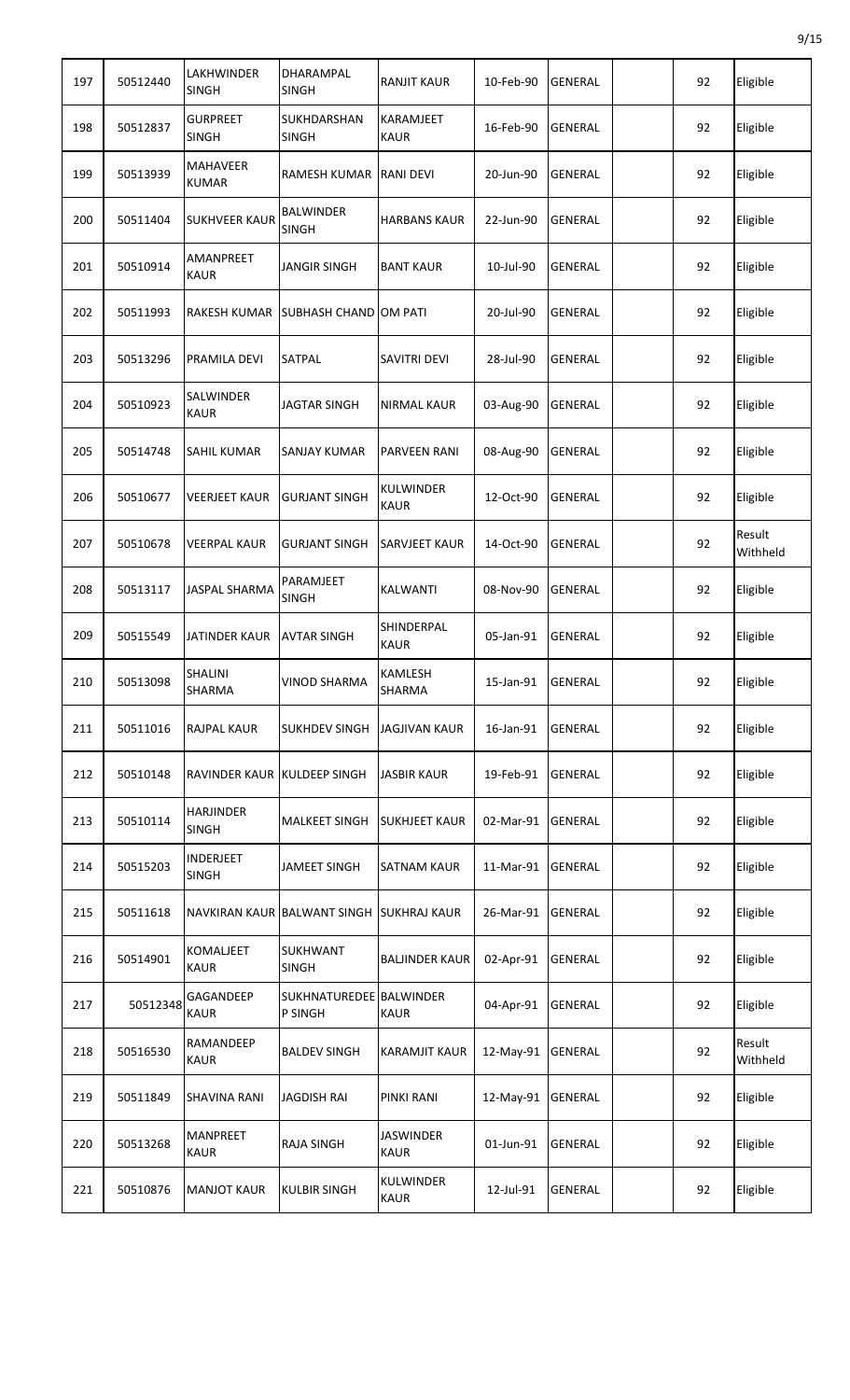| 222 | 50514972 | <b>HARWINDER</b><br><b>KAUR</b>       | <b>MEGH SINGH</b>                           | <b>PARMJEET KAUR</b>            | 12-Aug-91 | <b>GENERAL</b> | 92 | Eligible           |
|-----|----------|---------------------------------------|---------------------------------------------|---------------------------------|-----------|----------------|----|--------------------|
| 223 | 50510969 | <b>AMIT KUMAR</b>                     | <b>ISHWAR SINGH</b>                         | <b>KAMLESH DEVI</b>             | 19-Aug-91 | <b>GENERAL</b> | 92 | Eligible           |
| 224 | 50510858 | <b>SUBHASH</b><br>CHANDRA             | <b>BHOOP SINGH</b>                          | <b>SAROJ DEVI</b>               | 04-Sep-91 | <b>GENERAL</b> | 92 | Eligible           |
| 225 | 50513566 |                                       | AYOSHI BHATEJA NARESH BHATEJA SONAM BHATEJA |                                 | 19-Sep-91 | <b>GENERAL</b> | 92 | Eligible           |
| 226 | 50513721 | <b>SIMMI</b><br>AGGARWAL              | <b>NARESH KUMAR</b>                         | <b>NISHA RANI</b>               | 21-Sep-91 | <b>GENERAL</b> | 92 | Eligible           |
| 227 | 50512469 | <b>SONPAL KAUR</b>                    | <b>CHHAJU SINGH</b>                         | SANTOSH RANI                    | 23-Sep-91 | <b>GENERAL</b> | 92 | Eligible           |
| 228 | 50514551 | <b>SUKHJINDER</b><br><b>KAUR</b>      | <b>JAGTAR SINGH</b>                         | <b>JASVEER KAUR</b>             | 08-Oct-91 | <b>GENERAL</b> | 92 | Eligible           |
| 229 | 50510665 | <b>SATIBIR SINGH</b><br><b>GHUMAN</b> | <b>GURJANT SINGH</b>                        | SWARANJEET<br><b>KAUR</b>       | 12-Oct-91 | <b>GENERAL</b> | 92 | Eligible           |
| 230 | 50515061 | <b>ISHA RANI</b>                      | <b>SUDHIR KUMAR</b><br><b>CHHABRA</b>       | <b>VEENA RANI</b>               | 28-Oct-91 | <b>GENERAL</b> | 92 | Eligible           |
| 231 | 50510608 | DINESH KUMAR                          | <b>RAI SAHIB</b>                            | <b>SHARDA DEVI</b>              | 02-Dec-91 | <b>GENERAL</b> | 92 | Eligible           |
| 232 | 50514376 | <b>VIPAN KUMAR</b>                    | <b>SURINDER</b><br><b>KUMAR</b>             | <b>CHAND RANI</b>               | 10-Feb-92 | <b>GENERAL</b> | 92 | Eligible           |
| 233 | 50515975 | RAMNEET KAUR                          | <b>BALDEV SINGH</b>                         | <b>KARAMJEET</b><br><b>KAUR</b> | 17-Apr-92 | GENERAL        | 92 | Result<br>Withheld |
| 234 | 50513526 | <b>JASVEER KAUR</b>                   | <b>GIAN SINGH</b>                           | <b>AMARJEET KAUR</b>            | 10-May-92 | <b>GENERAL</b> | 92 | Eligible           |
| 235 | 50512600 | AMANDEEP<br><b>KAUR</b>               | <b>JAGAR SINGH</b>                          | <b>SUKHPAL KAUR</b>             | 10-May-92 | GENERAL        | 92 | Eligible           |
| 236 | 50510598 | <b>MEENAKSHI</b><br><b>VERMA</b>      | <b>DAVINDER PAL</b><br><b>SINGH</b>         | <b>RAJ RANI</b>                 | 20-May-92 | <b>GENERAL</b> | 92 | Eligible           |
| 237 | 50511726 | <b>KIRTI</b>                          | <b>SUBHASH</b><br><b>CHANDER</b>            | <b>USHA RANI</b>                | 10-Jul-92 | <b>GENERAL</b> | 92 | Eligible           |
| 238 | 50510945 | PARMOD<br><b>KUMAR</b>                | <b>JAI KARAN</b>                            | <b>KRISHNA DEVI</b>             | 08-Aug-92 | <b>GENERAL</b> | 92 | Result<br>Withheld |
| 239 | 50516573 | NAZUKDEEP<br><b>KAUR</b>              | <b>RUPINDER SINGH</b>                       | DEVINDERJEET<br><b>KAUR</b>     | 08-Aug-92 | GENERAL        | 92 | Result<br>Withheld |
| 240 | 50514882 | MANPREET<br>KAUR                      | <b>RAMPHAL SINGH</b>                        | <b>NIRMAL KAUR</b>              | 31-Aug-92 | GENERAL        | 92 | Eligible           |
| 241 | 50513240 | ANKUSH KHERA                          | <b>VINOD KUMAR</b>                          | <b>SANTOSH RANI</b>             | 03-Sep-92 | <b>GENERAL</b> | 92 | Eligible           |
| 242 | 50512379 | <b>DHEERAJ</b>                        | RAJNISH KALRA                               | <b>RENU</b>                     | 07-Sep-92 | GENERAL        | 92 | Eligible           |
| 243 | 50511077 | <b>NISHA</b>                          | <b>TEK SINGH</b>                            | KAUSHLYA DEVI                   | 08-Sep-92 | GENERAL        | 92 | Eligible           |
| 244 | 50512670 | <b>GURPREET KAUR NANAK SINGH</b>      |                                             | <b>CHARNJIT KAUR</b>            | 12-Sep-92 | GENERAL        | 92 | Eligible           |
| 245 | 50512574 | DAVINDER PAL<br>SONI                  | SUKHDARSHAN<br><b>KUMAR SONI</b>            | <b>BIMLA RANI</b>               | 03-Dec-92 | GENERAL        | 92 | Eligible           |
| 246 | 50511871 | YASHIKA                               | <b>RAVI PARKASH</b>                         | <b>REETU ARORA</b>              | 26-Dec-92 | GENERAL        | 92 | Eligible           |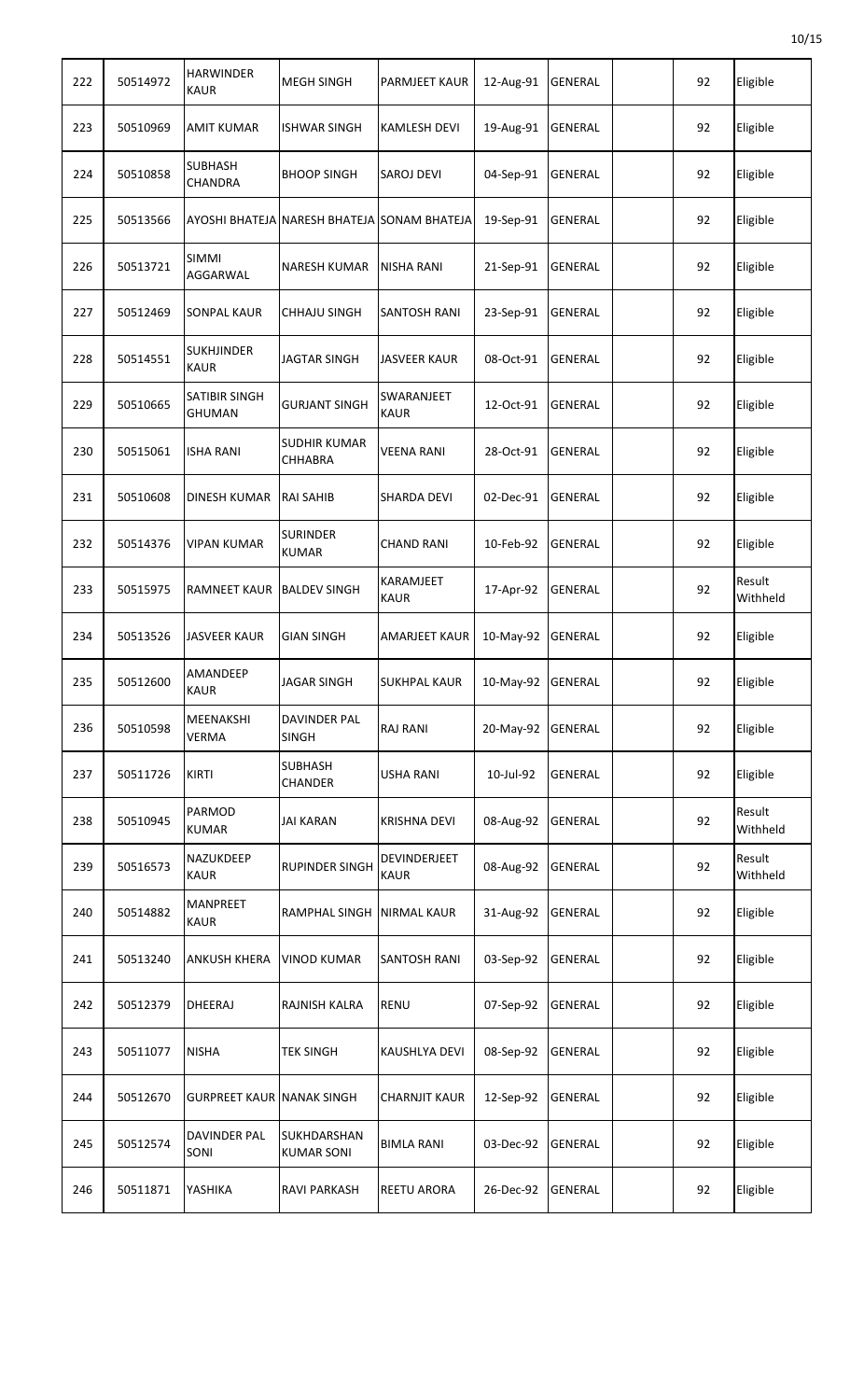| 247 | 50514870          | KAMAL KUMAR          | RAMESH KUMAR KAILASH RANI |                    | 14-Apr-93 | <b>GENERAL</b> |  | 92 | Eligible |  |  |
|-----|-------------------|----------------------|---------------------------|--------------------|-----------|----------------|--|----|----------|--|--|
| 248 | 50511015          | <b>NASIBPAL KAUR</b> | <b>SUKHDEV SINGH</b>      | JAGJIVAN KAUR      | 17-Apr-93 | <b>GENERAL</b> |  | 92 | Eligible |  |  |
| 249 | <b>COURT CASE</b> |                      |                           |                    |           |                |  |    |          |  |  |
| 250 | 50516500          | SHAILJA SETHI        | <b>NANAK CHAND</b>        | <b>PUSHPA RANI</b> | 04-Jun-93 | <b>GENERAL</b> |  | 92 | Eligible |  |  |

## **SC(R&O) Waiting**

| <b>Sr No</b>   | Registration<br><b>Number</b> | <b>Name</b>                       | <b>Father Name</b>                  | <b>Mother Name</b>              | <b>Date of Birth</b> | <b>Category</b>       | Sub<br><b>Category</b> | <b>Marks</b><br><b>Obtained</b><br>PSTET-1 | <b>Status</b>      |
|----------------|-------------------------------|-----------------------------------|-------------------------------------|---------------------------------|----------------------|-----------------------|------------------------|--------------------------------------------|--------------------|
| $\mathbf{1}$   | 50513992                      | <b>SEEMA RANI</b>                 | <b>RESHAM SINGH</b>                 | <b>BIMLA DEVI</b>               | 27-May-86            | <b>SC (R&amp;O)</b>   |                        | 83                                         | Eligible           |
| $\overline{2}$ | 50513607                      | <b>HARMESH</b><br><b>SINGH</b>    | <b>CHHANKU SINGH</b>                | <b>KUNDO BAI</b>                | 10-Mar-84            | <b>SC (R&amp;O)</b>   |                        | 82                                         | Eligible           |
| 3              | 50511808                      | SEEMA RANI                        | <b>MANGAL SINGH</b>                 | SHEELO BAI                      | 10-Apr-84            | <b>SC (R&amp;O)</b>   |                        | 82                                         | Eligible           |
| 4              | 50514014                      | <b>KRISHAN SINGH</b>              | <b>GOPAL SINGH</b>                  | NINDERPAL<br><b>KAUR</b>        | 12-Apr-84            | <b>SC (R&amp;O)</b>   |                        | 82                                         | Eligible           |
| 5              | 50510705                      | KAMALDEEP                         | <b>AJIT LAL</b>                     | <b>RAJ RANI</b>                 | 06-May-84            | <b>SC (R&amp;O)</b>   |                        | 82                                         | Eligible           |
| 6              | 50512048                      | <b>GURJANT SINGH</b>              | <b>GURBACHAN</b><br><b>SINGH</b>    | <b>VIDYA BAI</b>                | 02-Aug-84            | <b>SC (R&amp;O)</b>   |                        | 82                                         | Result<br>Withheld |
| 7              | 50512402                      | AMANDEEP<br><b>KAUR</b>           | <b>RAM DASS</b>                     | <b>BALWINDER</b><br><b>KAUR</b> | 14-Oct-84            | <b>SC (R&amp;O)</b>   |                        | 82                                         | Eligible           |
| 8              | 50511859                      | RAMNIWAS                          | DHARMPAL                            | <b>DILO DEVI</b>                | 05-Oct-85            | <b>SC (R&amp;O)</b>   |                        | 82                                         | Eligible           |
| 9              | 50510399                      | VIJAY KUMAR                       | <b>MOHAN LAL</b>                    | KAILASHO DEVI                   | 30-Nov-85            | <b>SC (R&amp;O)</b>   |                        | 82                                         | Eligible           |
| 10             | 50516145                      | <b>VEERPAL KAUR</b>               | <b>HOSHIAR SINGH</b>                | <b>NASIB KAUR</b>               | 07-Jan-86            | <b>SC (R&amp;O)</b>   |                        | 82                                         | Eligible           |
| 11             | 50511255                      | PARVEEN RANI                      | <b>SANT SINGH</b>                   | <b>GURMEET KAUR</b>             | 03-Jul-86            | <b>SC (R&amp;O)</b>   |                        | 82                                         | Eligible           |
| 12             | 50513462                      | ANKU THAPA                        | OM PARKASH                          | <b>TRIPTA DEVI</b>              | 28-Jul-86            | <b>SC (R&amp;O)</b>   |                        | 82                                         | Eligible           |
| 13             | 50510633                      | KIRANPREET<br><b>KAUR</b>         | CHARANJEET<br><b>SINGH</b>          | <b>MALKEET KAUR</b>             | 28-Sep-86            | <b>SC (R&amp;O)</b>   |                        | 82                                         | Eligible           |
| 14             | 50515374                      | <b>GURPREET KAUR GURMEJ SINGH</b> |                                     | <b>JASVINDER KAUR</b>           | 21-Dec-86            | <b>SC (R&amp;O)</b>   |                        | 82                                         | Eligible           |
| 15             | 50511184                      | SUMANDEEP                         | <b>RAJINDER PAL</b><br><b>SINGH</b> | <b>RESHAM KAUR</b>              | 19-Jan-87            | <b>SC (R&amp;O)</b>   |                        | 82                                         | Eligible           |
| 16             | 50517455                      | <b>GURJEET SINGH</b>              | <b>BALVEER SINGH</b>                | <b>KRISHNA BAI</b>              | 03-Feb-87            | <b>SC (R&amp;O)</b>   |                        | 82                                         | Result<br>Withheld |
| 17             | 50516633                      | PARAMJIT KAUR                     | <b>PARKASH SINGH</b>                | <b>SANT KAUR</b>                | 22-Feb-87            | <b>SC (R&amp;O)</b>   |                        | 82                                         | Eligible           |
| 18             | 50513749                      | JAGPAL SINGH                      | RAM AASRA                           | <b>JASWINDER</b><br><b>KAUR</b> | 01-Apr-87            | <b>SC (R&amp;O)</b>   |                        | 82                                         | Eligible           |
| 19             | 50516601                      | <b>HARMINDER</b><br><b>SINGH</b>  | <b>NARANG SINGH</b>                 | <b>JASWINDER</b><br><b>KAUR</b> | 17-Apr-87            | SC (R&O)-<br>SPORTS / |                        | 82                                         | Eligible           |
| 20             | 50511687                      | <b>INDER JIT</b>                  | <b>HARPAL SINGH</b>                 | <b>SUNDRA DEVI</b>              | 04-May-87            | <b>SC (R&amp;O)</b>   |                        | 82                                         | Eligible           |
| 21             | 50511106                      | <b>ANJU BALA</b>                  | <b>SHALO RAM</b>                    | <b>MANJIT KAUR</b>              | 06-Jun-87            | <b>SC (R&amp;O)</b>   |                        | 82                                         | Eligible           |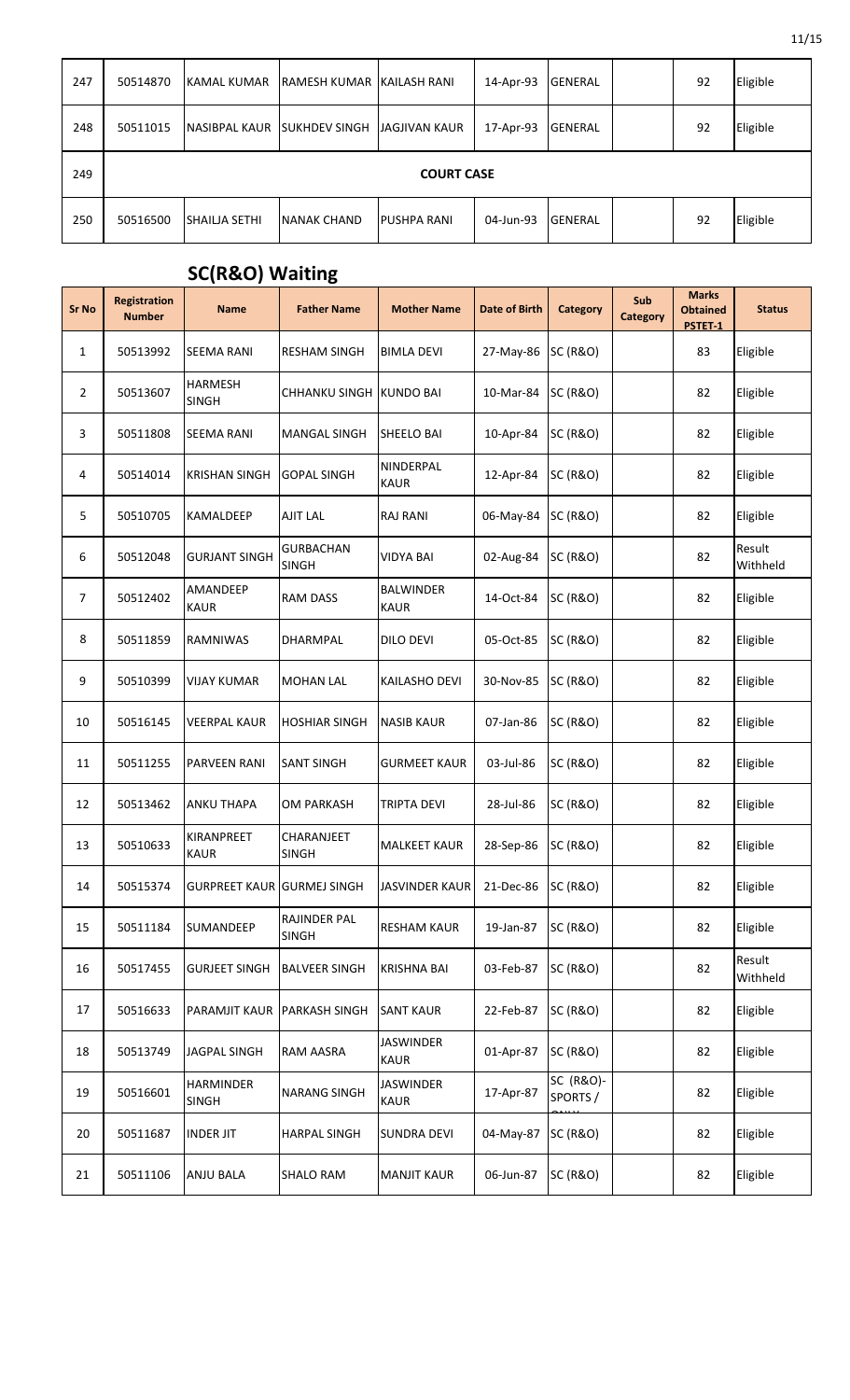| 22 | 50510732 | KIRNA DEVI                      | <b>SURJEET SINGH</b>               | <b>RANJEET KAUR</b>             | 06-Jul-87 | <b>SC (R&amp;O)</b>  | 82 | Eligible           |
|----|----------|---------------------------------|------------------------------------|---------------------------------|-----------|----------------------|----|--------------------|
| 23 | 50515007 |                                 | JATINDER SINGH GURMEET SINGH       | <b>MANPREET</b><br><b>KAUR</b>  | 23-Jul-87 | <b>SC (R&amp;O)</b>  | 82 | Eligible           |
| 24 | 50512458 | <b>GUNTEJ SINGH</b>             | <b>AJAIB SINGH</b>                 | <b>GURMIT KAUR</b>              | 01-Sep-87 | <b>SC (R&amp;O)</b>  | 82 | Eligible           |
| 25 | 50510570 | DALJIT KAUR                     | DARBARA SINGH                      | <b>SURJIT KAUR</b>              | 29-Sep-87 | <b>SC (R&amp;O)</b>  | 82 | Eligible           |
| 26 | 50511183 | <b>JAGSEER SINGH</b>            | <b>HARBANS SINGH</b>               | <b>AMARJEET KAUR</b>            | 02-Oct-87 | <b>SC (R&amp;O)</b>  | 82 | Eligible           |
| 27 | 50514306 | RAJNI JASSI                     | <b>BISHAN DASS</b>                 | <b>SATYA RANI</b>               | 20-Oct-87 | <b>SC (R&amp;O)</b>  | 82 | Result<br>Withheld |
| 28 | 50514282 | RAJI                            | <b>MALKIT SINGH</b>                | <b>RANJIT KAUR</b>              | 11-Nov-87 | <b>SC (R&amp;O)</b>  | 82 | Eligible           |
| 29 | 50510830 | SUKHDEV SINGH TARSEM RAJ        |                                    | PUSHPA DEVI                     | 15-Feb-88 | <b>SC (R&amp;O)</b>  | 82 | Result<br>Withheld |
| 30 | 50515154 | <b>JATINDER</b><br><b>KUMAR</b> | <b>AJIT RAM</b>                    | <b>SURINDER KAUR</b>            | 18-Mar-88 | <b>SC (R&amp;O)</b>  | 82 | Eligible           |
| 31 | 50510955 | SHAMMI<br><b>KUMAR</b>          | <b>PARSHOTAM LAL</b>               | <b>BIASO DEVI</b>               | 14-Apr-88 | <b>SC (R&amp;O)</b>  | 82 | Eligible           |
| 32 | 50511686 | <b>NARINDER</b><br><b>KUMAR</b> | <b>DHARAM PAL</b>                  | <b>DARSHNA DEVI</b>             | 26-Jun-88 | <b>SC (R&amp;O)</b>  | 82 | Eligible           |
| 33 | 50510750 | VIPIN KUMAR                     | <b>DESH RAJ</b>                    | <b>REENA</b>                    | 10-Sep-88 | <b>SC (R&amp;O)</b>  | 82 | Eligible           |
| 34 | 50510131 | <b>GURMEET SINGH NAIB SINGH</b> |                                    | CHARNJEET<br><b>KAUR</b>        | 22-Dec-88 | <b>SC (R&amp;O)</b>  | 82 | Eligible           |
| 35 | 50512945 | SHUBEG SINGH                    | <b>GAJJAN SINGH</b>                | <b>KASHMIRA BAI</b>             | 19-Mar-89 | SC (R&O)-<br>SPORTS/ | 82 | Result<br>Withheld |
| 36 | 50510854 | <b>SUNIL KUMAR</b>              | <b>MADAN MOHAN</b>                 | <b>SAVITRI DEVI</b>             | 10-Jul-89 | <b>SC (R&amp;O)</b>  | 82 | Eligible           |
| 37 | 50514049 | PALVI                           | <b>RAM CHAND</b>                   | <b>KANTA DEVI</b>               | 11-Jul-89 | <b>SC (R&amp;O)</b>  | 82 | Eligible           |
| 38 | 50516140 | <b>CHARAN KAMAL</b>             | <b>HARI DASS</b><br><b>CHAUHAN</b> | PARAMJEET<br><b>KAUR</b>        | 25-Jul-89 | <b>SC (R&amp;O)</b>  | 82 | Eligible           |
| 39 | 50512267 | LAKHWINDER<br>SINGH             | <b>KASHMIR SINGH</b>               | SHEELO BAI                      | 08-Aug-89 | <b>SC (R&amp;O)</b>  | 82 | Eligible           |
| 40 | 50512222 | <b>SONIA RANI</b>               | <b>CHAMAN LAL</b>                  | <b>TALWINDER</b><br><b>KAUR</b> | 07-Oct-89 | <b>SC (R&amp;O)</b>  | 82 | Eligible           |
| 41 | 50511033 | MANPREET<br><b>KAUR</b>         | <b>BALWINDER</b><br><b>SINGH</b>   | <b>JASVIR KAUR</b>              | 05-Nov-89 | <b>SC (R&amp;O)</b>  | 82 | Eligible           |
| 42 | 50510407 | <b>GULWINDER</b><br><b>KAUR</b> | <b>BHIM SINGH</b>                  | <b>SUDESH KAUR</b>              | 05-Dec-89 | <b>SC (R&amp;O)</b>  | 82 | Eligible           |
| 43 | 50514660 | <b>VEERPAL KAUR</b>             | WILLIAMJEET<br><b>SINGH</b>        | <b>BALVEER KAUR</b>             | 17-Dec-89 | <b>SC (R&amp;O)</b>  | 82 | Eligible           |
| 44 | 50515070 | <b>JYOTI</b>                    | <b>SHAGAN LAL</b>                  | <b>SAROJ RANI</b>               | 20-Dec-89 | <b>SC (R&amp;O)</b>  | 82 | Eligible           |
| 45 | 50510980 | <b>RAJNISH KAUR</b>             | <b>BAHADUR SINGH</b>               | <b>JASWINDER</b><br><b>KAUR</b> | 15-Jan-90 | <b>SC (R&amp;O)</b>  | 82 | Eligible           |
| 46 | 50516886 | <b>JYOTI PUAR</b>               | SHINDER PAL                        | <b>BIMLA DEVI</b>               | 13-Feb-90 | <b>SC (R&amp;O)</b>  | 82 | Result<br>Withheld |
| 47 | 50514861 |                                 | KIRANJEET KAUR KULWANT SINGH       | <b>GURDEEP KAUR</b>             | 15-Mar-90 | <b>SC (R&amp;O)</b>  | 82 | Eligible           |
| 48 | 50511578 | KAMALJEET<br><b>KAUR</b>        | <b>AMARNATH</b>                    | <b>MOHINDER</b><br><b>KAUR</b>  | 22-Mar-90 | <b>SC (R&amp;O)</b>  | 82 | Eligible           |
| 49 | 50517110 | ANJU RANI                       | <b>JOGINDER SINGH</b>              | <b>PUSHPA RANI</b>              | 20-Apr-90 | <b>SC (R&amp;O)</b>  | 82 | Eligible           |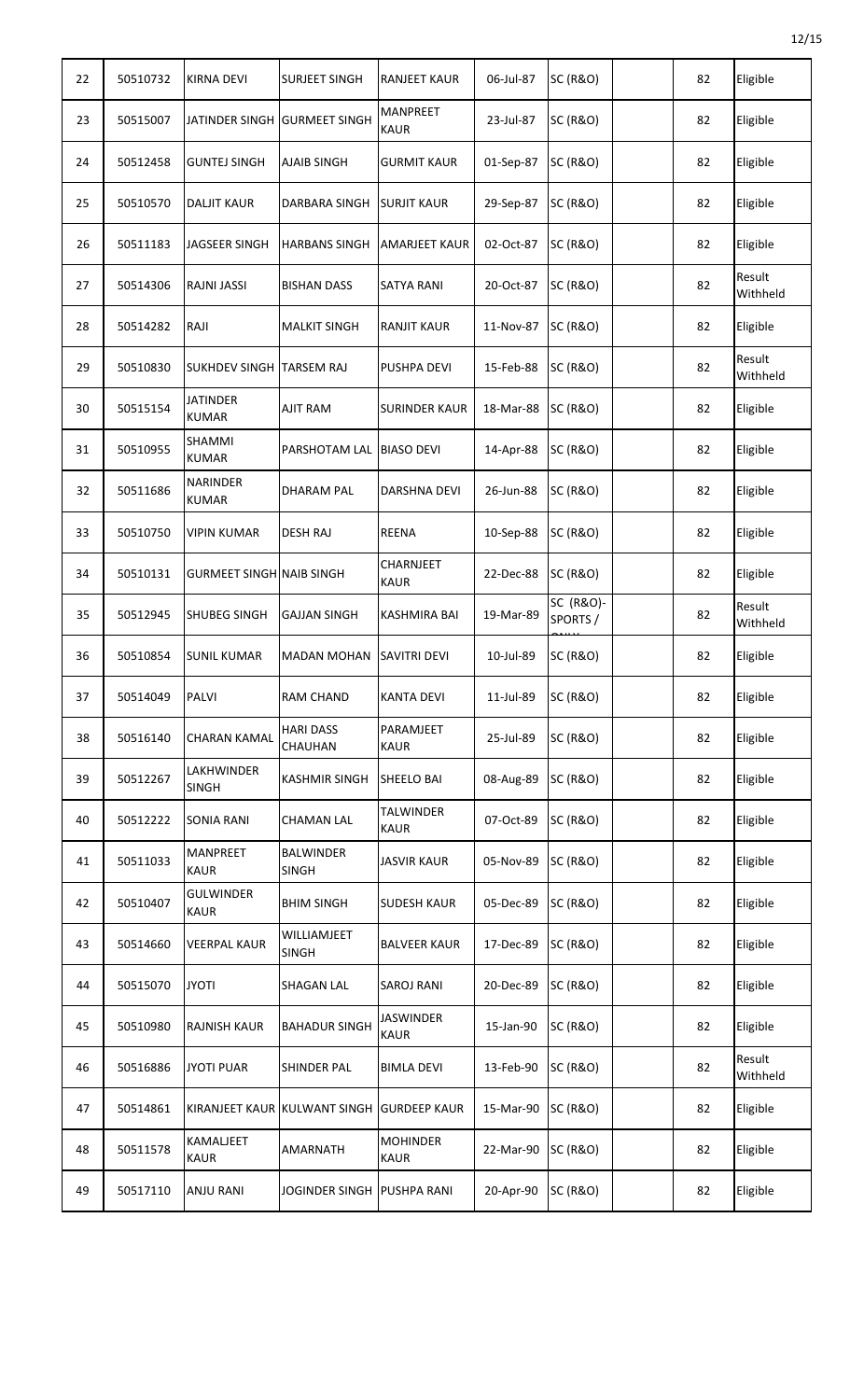| 50 | 50512033 | BALJINDER KAUR JARNAIL SINGH     |                                  | <b>GURMEET KAUR</b>            | 08-Jul-90 | <b>SC (R&amp;O)</b>   | 82 | Eligible           |
|----|----------|----------------------------------|----------------------------------|--------------------------------|-----------|-----------------------|----|--------------------|
| 51 | 50510855 | SANGEETA                         | PARBADYAL<br><b>SINGH</b>        | MIRA BAI                       | 20-Sep-90 | <b>SC (R&amp;O)</b>   | 82 | Eligible           |
| 52 | 50511042 | AMIT KUMAR                       | VAISHNO DASS                     | ASHA KUMARI                    | 01-Dec-90 | <b>SC (R&amp;O)</b>   | 82 | Eligible           |
| 53 | 50513426 | <b>SARBJEET KAUR</b>             | <b>LABH SINGH</b>                | <b>PYAR KAUR</b>               | 01-Jan-91 | SC (R&O)-<br>SPORTS / | 82 | Eligible           |
| 54 | 50514116 | <b>SUMIT SINGH</b>               | <b>SUKHBHAG</b><br><b>SINGH</b>  | <b>PARAMJIT KAUR</b>           | 25-Jan-91 | <b>SC (R&amp;O)</b>   | 82 | Eligible           |
| 55 | 50510646 | <b>J.P. SINGH BAINS</b>          | PARKASH CHAND<br><b>BAINS</b>    | <b>NACHATAR</b><br><b>KAUR</b> | 12-Feb-91 | <b>SC (R&amp;O)</b>   | 82 | Eligible           |
| 56 | 50510160 | <b>GURVINDER</b><br><b>SINGH</b> | <b>SUBHASH SINGH</b>             | <b>SURINDER KAUR</b>           | 20-Jul-91 | <b>SC (R&amp;O)</b>   | 82 | Eligible           |
| 57 | 50511349 | <b>NAVJEET KAUR</b>              | <b>DES SINGH</b>                 | <b>SURINDER KAUR</b>           | 21-Jul-91 | <b>SC (R&amp;O)</b>   | 82 | Eligible           |
| 58 | 50512771 | PRABHJOT KAUR RAM CHAND          |                                  | <b>AMRITPAL KAUR</b>           | 29-Aug-91 | <b>SC (R&amp;O)</b>   | 82 | Eligible           |
| 59 | 50512436 | <b>MANDEEP</b><br>SINGH          | <b>BALWINDER</b><br><b>SINGH</b> | <b>SANTOSH KAUR</b>            | 13-Sep-91 | <b>SC (R&amp;O)</b>   | 82 | Eligible           |
| 60 | 50514024 | <b>JASPREET KAUR</b>             | <b>GURMAIL SINGH</b>             | <b>GURMEET KAUR</b>            | 14-Sep-91 | <b>SC (R&amp;O)</b>   | 82 | Eligible           |
| 61 | 50510661 | NAVDEEP KAUR                     | <b>JASMAIL SINGH</b>             | <b>MANJEET KAUR</b>            | 25-Sep-91 | <b>SC (R&amp;O)</b>   | 82 | Eligible           |
| 62 | 50510055 | JAGRITI                          | <b>PRAHLAD RAI</b>               | NIRMALA DEVI                   | 29-Sep-91 | <b>SC (R&amp;O)</b>   | 82 | Eligible           |
| 63 | 50513882 | KULDEEP SINGH                    | <b>HARBANS SINGH</b>             | <b>HARBANS KAUR</b>            | 10-Nov-91 | <b>SC (R&amp;O)</b>   | 82 | Eligible           |
| 64 | 50514857 | <b>KIRAN BALA</b>                | <b>KULDEEP SINGH</b>             | RASHPAL KAUR                   | 02-Jan-92 | <b>SC (R&amp;O)</b>   | 82 | Eligible           |
| 65 | 50512956 | RAJANPREET<br><b>KAUR</b>        | <b>RAM SINGH</b>                 | <b>KASHMIR KAUR</b>            | 17-Feb-92 | <b>SC (R&amp;O)</b>   | 82 | Eligible           |
| 66 | 50514656 | RAMANDEEP<br><b>KAUR</b>         | <b>MALKIT SINGH</b>              | <b>HARBANS KAUR</b>            | 12-Apr-92 | <b>SC (R&amp;O)</b>   | 82 | Eligible           |
| 67 | 50514448 | PROMILA DEVI                     | <b>TULSI RAM</b>                 | SANDHYA DEVI                   | 14-Apr-92 | <b>SC (R&amp;O)</b>   | 82 | Result<br>Withheld |
| 68 | 50512122 | PARDEEP<br><b>KUMARI</b>         | <b>TIRATH RAM</b>                | <b>SIMRO DEVI</b>              | 02-May-92 | <b>SC (R&amp;O)</b>   | 82 | Eligible           |
| 69 | 50511125 | NIRMAL KAUR                      | <b>JASWANT SINGH</b>             | <b>BALJEET KAUR</b>            | 10-May-92 | <b>SC (R&amp;O)</b>   | 82 | Eligible           |
| 70 | 50515212 | RAJNI BALA                       | <b>MUKHTIAR</b><br><b>SINGH</b>  | IQBAL KAUR                     | 17-Jul-92 | <b>SC (R&amp;O)</b>   | 82 | Eligible           |
| 71 | 50513949 | SANGEETA RANI                    | <b>MAHINDER</b><br><b>SINGH</b>  | <b>SOMA RANI</b>               | 09-Aug-92 | <b>SC (R&amp;O)</b>   | 82 | Eligible           |
| 72 | 50510898 | RAKESH KUMAR KRISHAN LAL         |                                  | <b>RAJ RANI</b>                | 07-Sep-92 | <b>SC (R&amp;O)</b>   | 82 | Eligible           |
| 73 | 50510136 | PAWANPREET<br><b>KAUR</b>        | PARMINDER<br><b>SINGH</b>        | KARAMJEET<br><b>KAUR</b>       | 04-Oct-92 | <b>SC (R&amp;O)</b>   | 82 | Result<br>Withheld |
| 74 | 50512726 | NAVJOT                           | <b>SARDARI LAL</b>               | RAMESH<br><b>KUMARI</b>        | 24-Feb-93 | <b>SC (R&amp;O)</b>   | 82 | Eligible           |
| 75 | 50515027 | <b>SAROJ RANI</b>                | <b>GURMEET SINGH</b>             | <b>PARKASH KAUR</b>            | 05-Apr-93 | <b>SC (R&amp;O)</b>   | 82 | Eligible           |
| 76 | 50510989 | ROHIT BHAGAT                     | <b>MANOHAR LAL</b>               | <b>KANS RANI</b>               | 01-Oct-93 | <b>SC (R&amp;O)</b>   | 82 | Eligible           |
| 77 | 50512280 | NAVPREET KAUR SUKHDEV SINGH      |                                  | <b>BALJIT KAUR</b>             | 17-Sep-94 | <b>SC (R&amp;O)</b>   | 82 | Eligible           |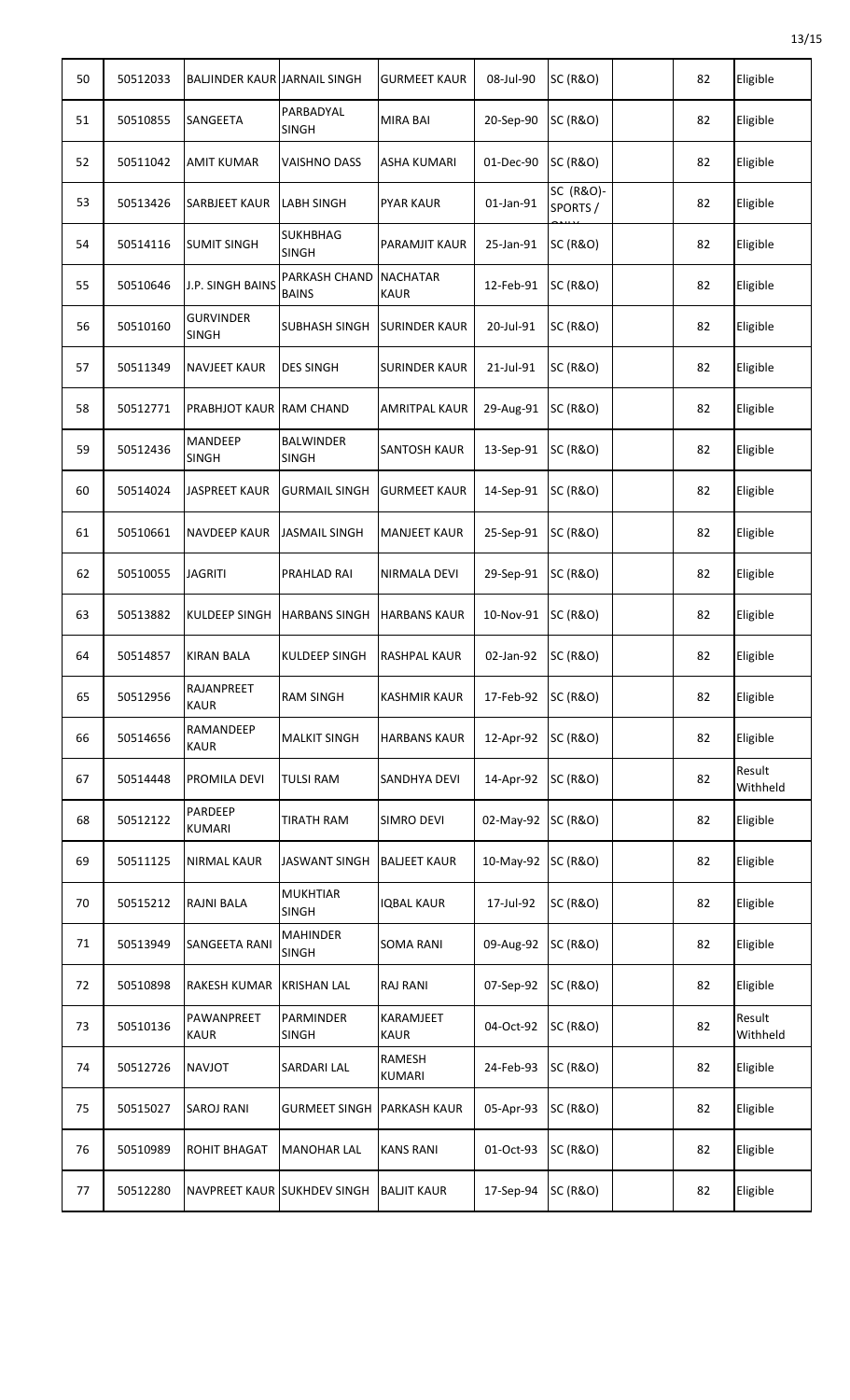| 78 | 50511319 | <b>SAPNA RANI</b> | <b>BALVIR SINGH</b> | <b>BHOLI RANI</b> | 13-May-95 $ SC(R&O) $ |  | 82 | Eligible |
|----|----------|-------------------|---------------------|-------------------|-----------------------|--|----|----------|
| 79 | 50512448 | <b>IPAYAL</b>     | <b>SAT PAUL</b>     | <b>KIRNA</b>      | 24-Aug-95 SC (R&O)    |  | 82 | Eligible |

## **BC Waiting**

| <b>Sr No</b>   | <b>Registration</b><br><b>Number</b> | <b>Name</b>                       | <b>Father Name</b>                    | <b>Mother Name</b>                   | <b>Date of Birth</b> | <b>Category</b> | Sub<br><b>Category</b> | <b>Marks</b><br><b>Obtained</b><br>PSTET-1 | <b>Status</b>      |
|----------------|--------------------------------------|-----------------------------------|---------------------------------------|--------------------------------------|----------------------|-----------------|------------------------|--------------------------------------------|--------------------|
| 1              | 50514229                             |                                   | BALJINDER KAUR DARSHAN SINGH          | <b>GURMEET KAUR</b>                  | 29-May-78            | <b>BC</b>       |                        | 87                                         | Eligible           |
| $\overline{2}$ | 50514798                             | JASPAL SINGH                      | <b>LAKHA SINGH</b>                    | <b>HARJIT KAUR</b>                   | 10-Oct-78            | <b>BC</b>       |                        | 87                                         | Eligible           |
| 3              | 50512576                             | DARSHAN SINGH HARPAL SINGH        |                                       | RANJIT KAUR                          | 05-Feb-79            | BC              |                        | 87                                         | Eligible           |
| 4              | 50514204                             | <b>BIMLA RANI</b>                 | <b>NAND LAL</b>                       | <b>KUSHLIA RANI</b>                  | 31-Mar-79            | BC              |                        | 87                                         | Eligible           |
| 5              | 50514259                             | <b>BHAGWAN DASS</b>               | LACHHMAN<br><b>SINGH</b>              | <b>JAMNA BAI</b>                     | 10-Apr-79            | BC              |                        | 87                                         | Eligible           |
| 6              | 50510422                             | <b>SURINDER</b><br><b>KUMAR</b>   | <b>PARKASH CHAND</b>                  | SANTOSH<br><b>KUMARI</b>             | 01-Jul-79            | BC              |                        | 87                                         | Eligible           |
| 7              | 50513720                             | <b>SIMARJIT KAUR</b>              | <b>KUNDAN SINGH</b>                   | <b>GURMIT KAUR</b>                   | 31-Aug-79            | <b>BC</b>       |                        | 87                                         | Result<br>Withheld |
| 8              | 50511839                             | RAMANPREET<br>KAUR                | <b>NIRMAL SINGH</b>                   | <b>DALJEET KAUR</b>                  | 24-Sep-79            | BC              |                        | 87                                         | Eligible           |
| 9              | 50515934                             | <b>RAJWINDER</b><br>KAUR MULTANI  | <b>CHARAN SINGH</b><br><b>MULTANI</b> | <b>MANJIT KAUR</b><br><b>MULTANI</b> | 05-Jan-80            | BC              |                        | 87                                         | Eligible           |
| 10             | 50514900                             | RAVINDER KAUR AJIT SINGH          |                                       | <b>GURMEET KAUR</b>                  | 13-Jan-80            | BC              |                        | 87                                         | Eligible           |
| 11             | 50514307                             | KULDEEP SINGH                     | <b>SWARAN SINGH</b>                   | <b>SURINDER KAUR</b>                 | 12-Mar-80            | <b>BC</b>       |                        | 87                                         | Eligible           |
| 12             | 50511289                             | <b>JATINDER KAUR</b>              | <b>JAGJIT SINGH</b>                   | <b>PARAMJIT KAUR</b>                 | 22-Mar-80            | BC              |                        | 87                                         | Eligible           |
| 13             | 50512695                             | <b>KULDEEP SINGH</b>              | <b>NACHHATAR</b><br><b>SINGH</b>      | <b>LABH KAUR</b>                     | 30-Mar-80            | <b>BC</b>       |                        | 87                                         | Eligible           |
| 14             | 50513272                             | <b>KULWINDER</b><br><b>SINGH</b>  | <b>NAZAR SINGH</b>                    | <b>JASBIR KAUR</b>                   | 30-Mar-80            | <b>BC</b>       |                        | 87                                         | Eligible           |
| 15             | 50515293                             | TAJINDER PAL<br><b>SINGH</b>      | <b>CHANCHAL</b><br><b>SINGH</b>       | NIRMAL JIT<br><b>KAUR</b>            | 10-Apr-80            | <b>BC</b>       |                        | 87                                         | Eligible           |
| 16             | 50510225                             | <b>HARPREET</b><br>SINGH          | <b>GURCHARAN</b><br>SINGH             | <b>JASWANT KAUR</b>                  | 11-Jul-80            | BC              |                        | 87                                         | Eligible           |
| 17             | 50514445                             | <b>HARBANS LAL</b>                | <b>SAIN DASS</b>                      | <b>JATTI BAI</b>                     | 10-Feb-81            | <b>BC</b>       |                        | 87                                         | Result<br>Withheld |
| 18             | 50516767                             | AMANDEEP<br><b>KAUR</b>           | <b>PRITPAL SINGH</b>                  | <b>SURINDER KAUR</b>                 | 04-Mar-81            | <b>BC</b>       |                        | 87                                         | Result<br>Withheld |
| 19             | 50514641                             | RAJINDER SINGH AJIT SINGH         |                                       | PARMJIT KAUR                         | 09-May-81            | BC              |                        | 87                                         | Eligible           |
| 20             | 50515126                             | <b>SUKHWINDER</b><br><b>SINGH</b> | <b>GURDEEP SINGH</b>                  | <b>RANJEET KAUR</b>                  | 01-Oct-81            | <b>BC</b>       |                        | 87                                         | Eligible           |
| 21             | 50514803                             | SANDEEP<br><b>KUMAR</b>           | <b>JASWANT LAL</b>                    | <b>MANJEET KAUR</b>                  | 10-Jan-82            | BC              |                        | 87                                         | Eligible           |
| 22             | 50515735                             | RAJNI BALA                        | <b>CHANDER BHAN</b>                   | <b>VIDYA RANI</b>                    | 14-Apr-82            | <b>BC</b>       |                        | 87                                         | Eligible           |
| 23             | 50514328                             | AMANDEEP<br><b>KAUR</b>           | JAGROOP SINGH                         | <b>SURINDER KAUR</b>                 | 10-Aug-82            | BC              |                        | 87                                         | Eligible           |